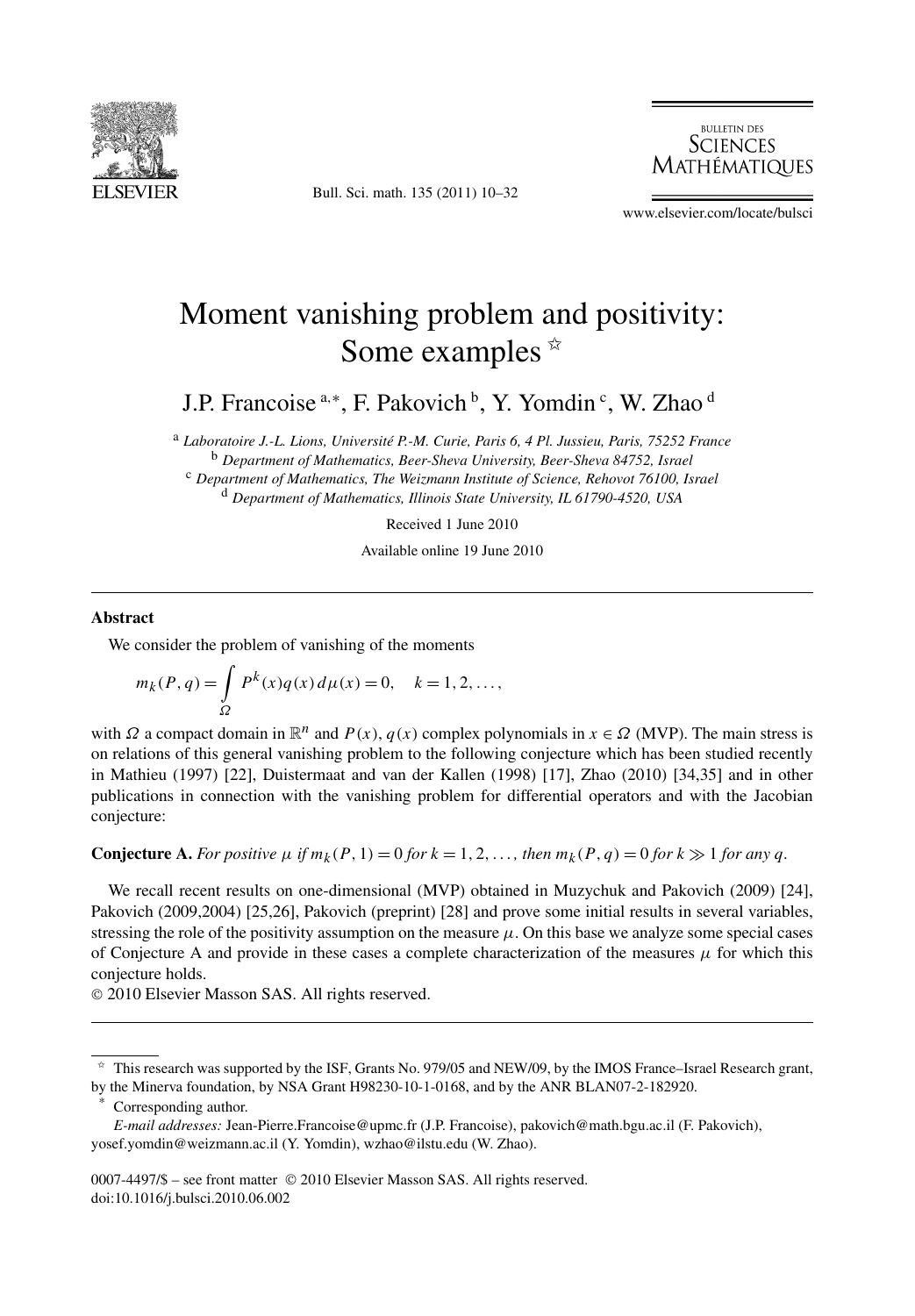# **1. Introduction**

In this paper we consider the problem of vanishing of the moments

$$
m_k(P, q, \mu) = \int_{\Omega} P^k(x) q(x) d\mu(x) = 0, \quad k = 1, 2, ..., \tag{1.1}
$$

with *Ω* a compact domain in  $\mathbb{R}^n$ , *μ* any measure on *Ω*, and *P(x), q(x)* continuous complex functions (mainly complex polynomials) in  $x \in \Omega$  (MVP).

The main stress is on relations of this general vanishing problem to certain moment vanishing conjectures which has been studied recently in [22,17,34,35] and in other publications in connection with some questions in Representation theory, with the vanishing problem for the powers of differential operators, and with the Jacobian conjecture. Specifically, we shall consider the following conjecture proposed in [35] (Conjecture 3.2):

**Conjecture A.** For positive  $\mu$  and  $P$ ,  $q$ -polynomials if  $m_k(P, 1) = 0$  for  $k = 1, 2, \ldots$ , then  $m_k(P, q) = 0$  *for*  $k \gg 1$  *for any q*.

One of the key issues in understanding these kind of problems is the role of the positivity assumption on the measure  $\mu$ . The positivity assumption plays a central role in the classical Moment Theory, in particular, in the setting and solution of the Styltjes and Hamburger moment problems. On the other hand, the "moment vanishing problem" rarely appears in a classical setting, since here the identical vanishing of the moments usually implies identical vanishing of the measure  $\mu$  (compare, however, the uniqueness conditions in the classical moment problems: see, for example, [23]).

In the last two decades a significant progress has been achieved in extending the results of the classical Moment Theory to the moments on semi-algebraic sets (see [21,30,32] and references therein). Once more, positivity of the measures and polynomials involved presents an important ingredient in this theory.

However, for moments on semi-algebraic sets, if we allow non-positive measures, an important new phenomenon of an identical vanishing of some series of the moments may occur. Indeed, consider an algebraic curve *S* given by  $y = P(x)$ ,  $x \in [a, b]$ ,  $P(x)$  a real (or complex) polynomial, and let the measure  $\mu$  on *S* be given by  $d\mu = q(x) dx$ . Then the moments  $m_{0,k} = \int_S y^k d\mu$ take the form

$$
m_k = m_{0,k} = \int_a^b P^k(x) q(x) dx.
$$
 (1.2)

As we shall see below, the moments (1.2) vanish if and only if some natural (but rather subtle) assumptions on *P* and *q* are satisfied. This fact leads to a general MVP (1.1) stated above.

The problem of vanishing of the moments  $m_k$  in (1.2) presents one of the simplest (and already highly nontrivial) examples of the general MVP. It was completely settled only very recently in [24,28] (we present the answer in Section 2 below).

Recently various versions of the moment vanishing problem have arisen in a surprisingly wide variety of applications.

In Qualitative Theory of Differential Equations finding vanishing conditions for the moments (1.2) turned out to be an infinitesimal version of the classical Poincaré "Center-Focus problem" (see  $[7-11,13,14]$ ).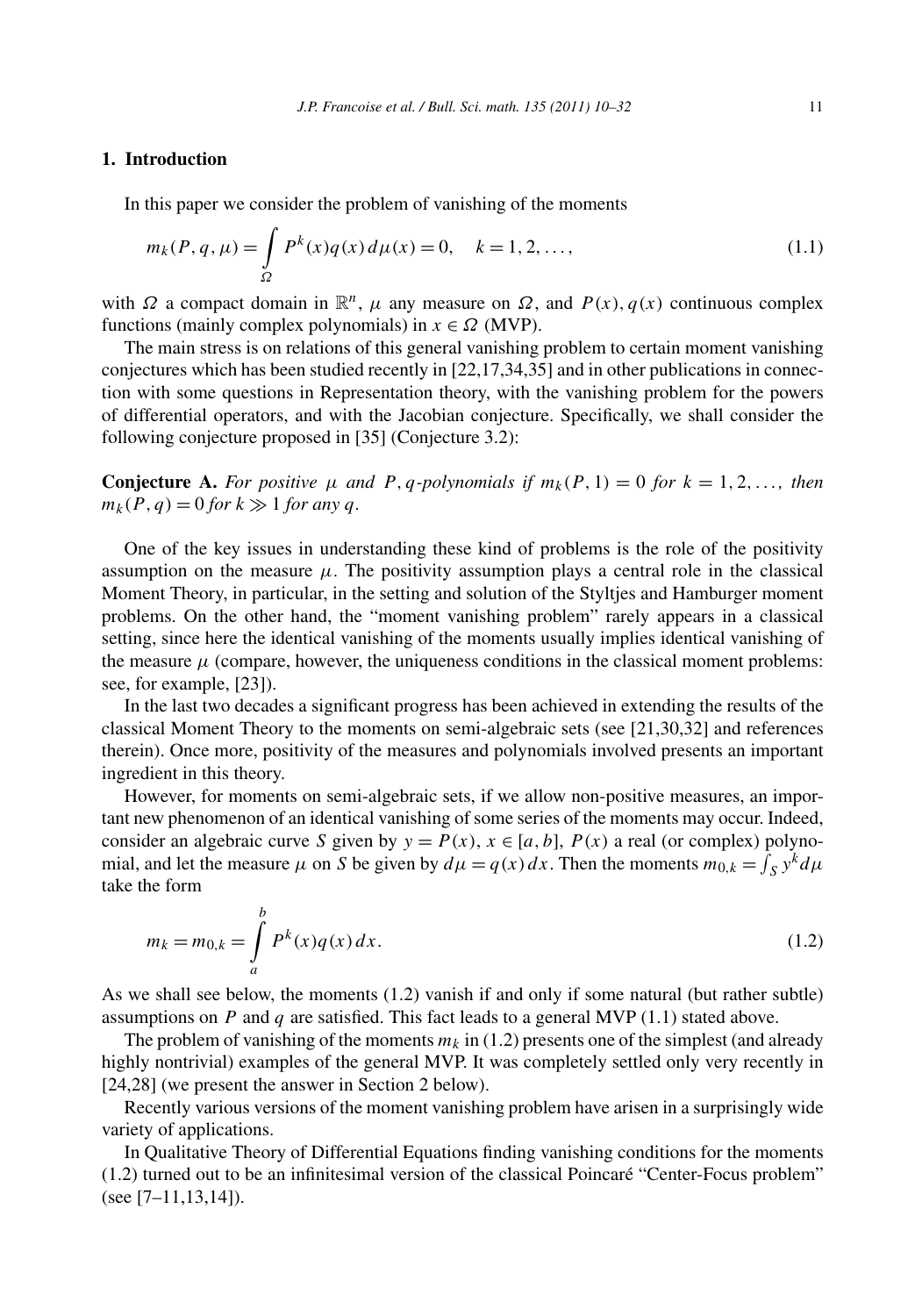In Representations Theory a sort of the MVP appeared in a conjecture by O. Mathieu [22] where polynomials are replaced by *M*-finite functions on a compact Lie group *M*. Mathieu's conjecture implies the well-known "Jacobian Conjecture" [2,18].

In [34,35] various versions of the MVP and of Mathieu's conjecture have been related to some old and new vanishing conjectures for the powers of differential operators and for orthogonal polynomials.

Let us also mention a more general "moment inversion problem" asking for a reconstruction from a finite set of the moments (1.1) of the semi-algebraic set *Ω* and of the semi-algebraic measure  $\mu$  on it ([ $a$ , $b$ ],  $P$  and  $q$  in the example (1.2)). This question turns out to be important in the Center-Focus problem mentioned above. It recently appeared also in some questions of Signal Processing. In this setting the moments are interpreted as the "measurements" of the signal, while the semi-algebraic set  $\Omega$  and the semi-algebraic measure  $\mu$  on it are interpreted as a "finite parametric signal model". The approach asking for an algebraic reconstruction of the signal of a known form out of the measurements is sometimes called "Algebraic Sampling" (see [16] and references therein). Some recent results in this direction (see, especially, [16,20,3,4,31]) closely relate it to the MVP.

In the present paper we first accurately introduce a multidimensional moment vanishing problem (MVP). Next we recall some recent results on one-dimensional MVP obtained in [24–26, 28].

In particular, we introduce and study a "composition condition" which is the basic sufficient condition for the moments vanishing in one and several variables. We provide vanishing conditions in some special cases of MVP in several variables. This includes a complete characterization of the moments vanishing on "sub-level" domains through "Abelian integrals". We compare this condition with the composition one, stressing the role of the positivity assumption on the measure  $\mu$ . In particular, we show that composition condition typically is not necessary for vanishing of the moments (1.1) in *n* variables, while (under certain assumptions) it becomes necessary and sufficient for vanishing of the *n*-tuples moments.

On this base we analyze some special cases of Conjecture A:

- 1. The complex atomic measures  $\mu$ .
- 2.  $\mu$  concentrated on an algebraic curve and given there by a polynomial density.
- 3. Complex measures on  $S^1$  with the densities given by Laurent polynomials.

In the cases 1 and 2 we provide a complete characterization of the measures  $\mu$  for which Conjecture A holds. Here what is required from  $\mu$  turns out to be much weaker than the positivity property. In the case 3 we give a sufficient condition on  $\mu$  for Conjecture A to hold. Once more, it is much weaker than the positivity.

This fact allows us to pose some natural questions, presumably clarifying certain aspects of Conjecture A.

Finally, we present, following [6], some specific results on moment vanishing based on the study of the arithmetic properties of the moment sequence.

## **2. Moment vanishing problem (MVP)**

There are various problems concerning vanishing conditions for moments of different types. In this paper we discuss connections between several such problems. So it is natural to start with a simple (at least, in formulation) and rather general one.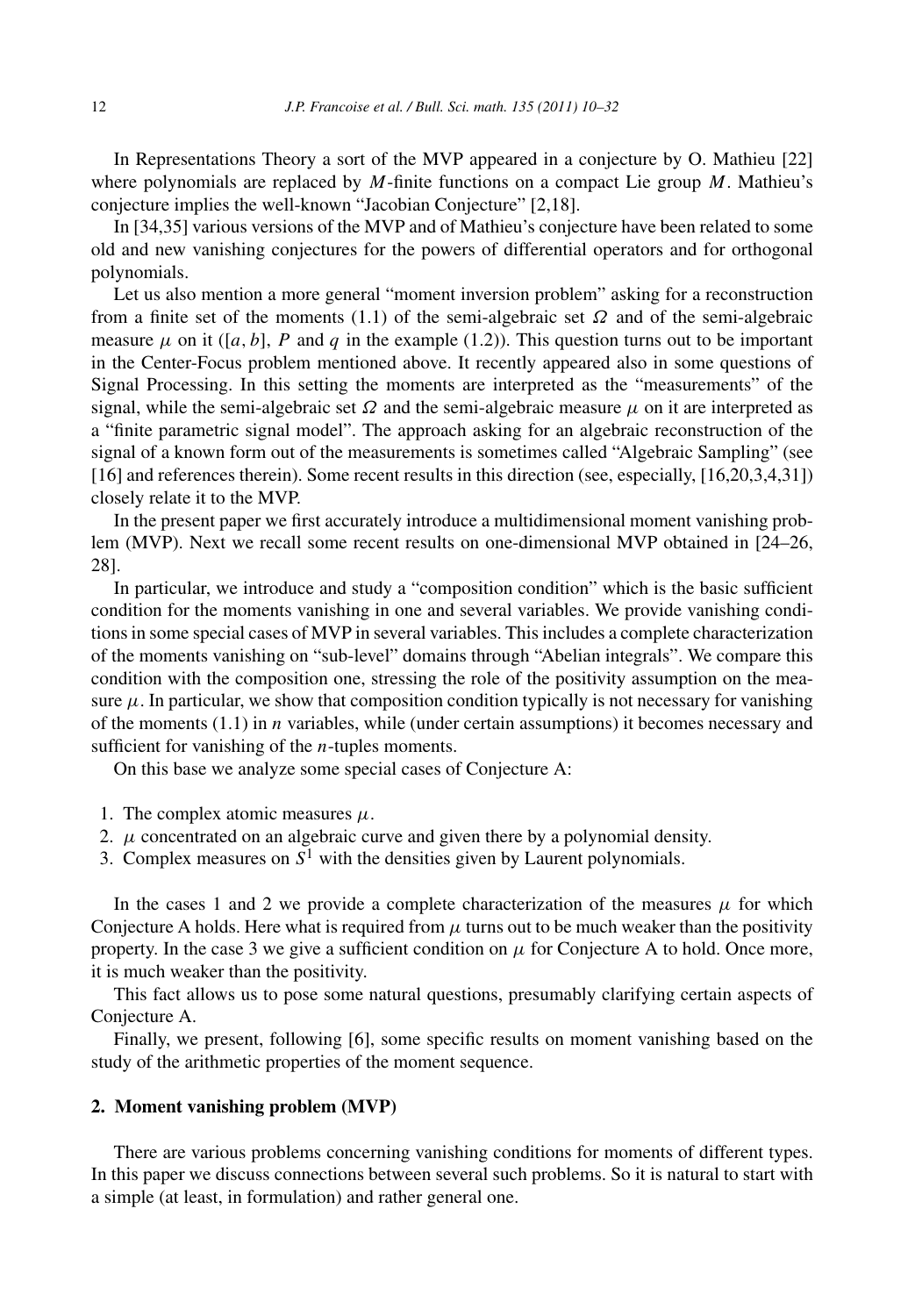#### *2.1. Multidimensional moment vanishing problem*

Let  $\Omega$  be a compact domain in  $\mathbb{R}^n$ . Let *F* and *q* be (complex) continuous functions in real variable *x* ∈ *Ω*.

*The moment vanishing problem* (*MVP*) *is to give necessary and sufficient conditions for vanishing of all the moments of the form*

$$
m_k(F, g, \Omega) = m_k = \int_{\Omega} F^k(x) g(x) dx, \quad k = 0, 1, ..., \qquad (2.1)
$$

*where*  $dx$  *denotes the usual Lebesgue measure on*  $\mathbb{R}^n$ .

This problem can be stated for various subclasses of functions *F* and *g* and domains *Ω*. It is interesting and important for some non-compact subsets *Ω*. Already in one variable it present significant difficulties. In particular, for rational functions *F*, *g* on  $\Omega = [a, b]$  or  $\Omega = S^1$  the vanishing condition are far from being completely understood. See [27] for some results in this direction. Some initial results for certain classes of non-analytic functions can be found in [12].

Now let *Ω* be a semi-algebraic compact domain in R*<sup>n</sup>* (i.e. *Ω* is defined by a finite number of polynomial inequalities and set-theoretic operations). Let *P* and *q* be polynomials with complex coefficients in real variable *x* ∈ *Ω*.

*The polynomial moment vanishing problem* (*PMVP*) *is to give necessary and sufficient conditions for vanishing of all the moments of the form*

$$
m_k(P, q, \Omega) = m_k = \int_{\Omega} P^k(x) q(x) dx, \quad k = 0, 1, ....
$$
 (2.2)

The main specifics of the polynomial moment vanishing problem is that it has a finite number of parameters (assuming that the degrees of all the polynomials involved are explicitly bounded). Consequently, we can hope to get explicit vanishing conditions that can be verified for any given set of parameters. Moreover, in many cases we can expect the set *MC* of the parameters providing moments vanishing to be *semi-algebraic or even algebraic* subset of the parameter space. See, for example, [10] for a discussion of the relation between the "moment center set" *MC* and the center set *C* in the Center-Focus problem for Abel differential equation.

#### *2.2. Answer to one-dimensional (PMVP)*

In one dimension the main special case of (PMVP) is to describe all the univariate polynomials  $P(x)$  and  $q(x)$  for which

$$
m_k = \int_a^b P^k(x)q(x) dx = 0, \quad k = 0, 1, ....
$$
\n(2.3)

Even in this simplest case the answer (only recently obtained in [24,28]) is far from being straightforward. In particular, it involves subtle properties of the polynomial composition algebra.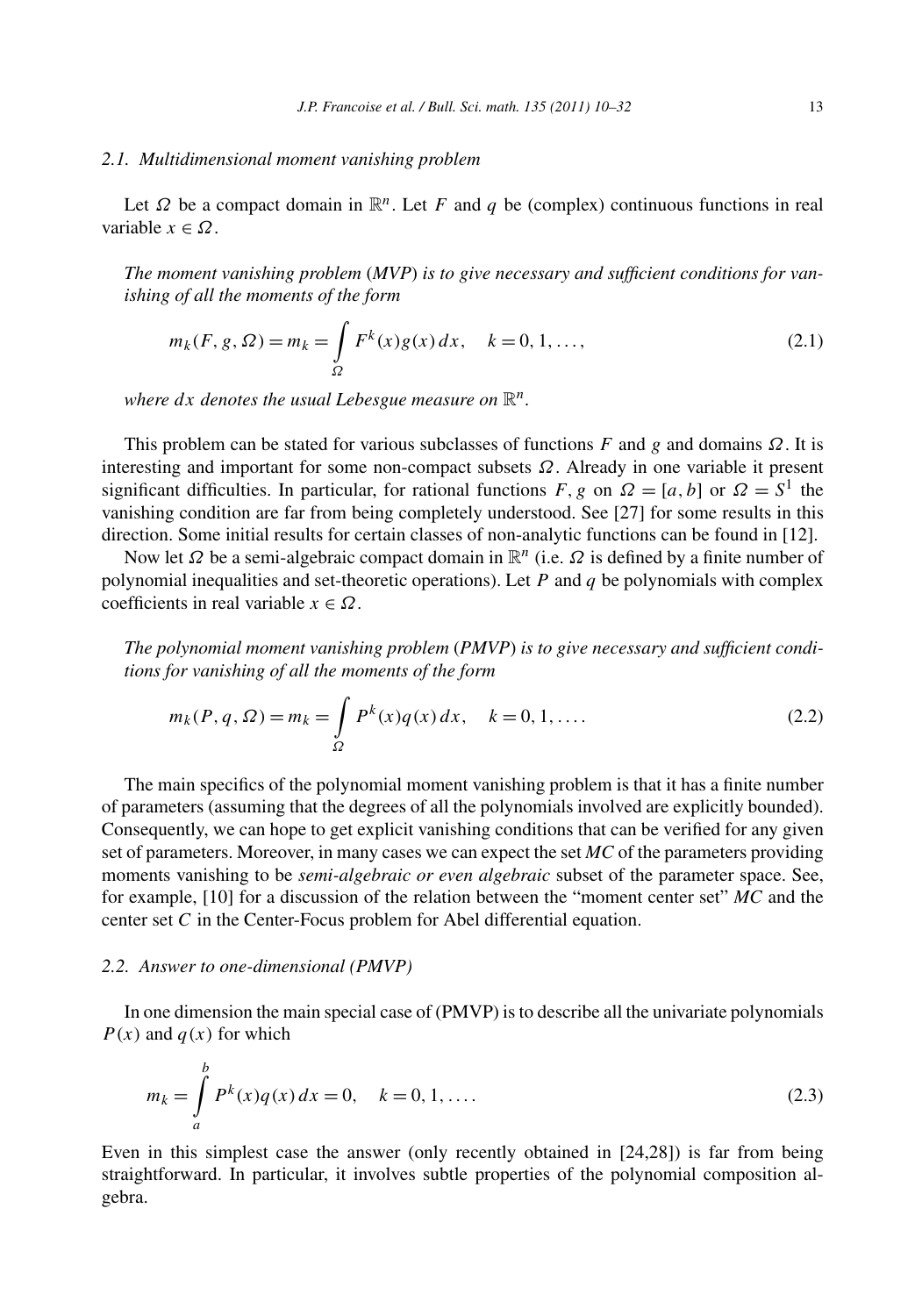We start with formulating this one-dimensional answer. We need the "composition condition"  $(CC)$  as defined in [1,7] and further investigated in [10,11,13,14,24–29]. We give it for differentiable functions, later restricting it to the polynomial case.

**Definition 2.1.** Differentiable functions *f*(*x*) and *g*(*x*) on [*a, b*] ⊂ ℝ are said to satisfy a composition condition (CC) on  $[a, b]$  if there exists differentiable  $W(x)$  defined on  $[a, b]$  with  $W(a) = W(b)$ , and two differentiable functions  $\tilde{F}$  and  $\tilde{G}$  such that  $F(x) = \int_a^x f(x) dx$  and  $G(x) = \int_{a}^{x} g(x) dx$  satisfy

$$
F(x) = \tilde{F}(W(x)), \qquad G(x) = \tilde{G}(W(x)), \quad x \in [a, b].
$$
\n(2.4)

Composition condition implies vanishing of all the moments

$$
m_k = \int_a^b F^k(x)g(x) \, dx.
$$

To show this we can rewrite (CC) in the form

$$
F(x) = \tilde{F}(W(x)), \qquad g(x) dx = \tilde{G}'(W) dW = \tilde{G}'(W)W' dx,
$$
\n(2.5)

which allows a change of variables in the moments:

$$
m_k = \int_{W(a)}^{W(b)} \tilde{F}(W)^k \tilde{G}'(W) dW = 0
$$
\n(2.6)

since in the last integral the integration path goes from  $W(a)$  to the same point  $W(b)$ . Now the last step splits between the real and complex cases. In the real case we notice that each point in the integration interval is covered twice, with the opposite signs, and hence all the contributions to the integral cancel, with no additional assumptions on the regularity of  $f$  and  $g$ . In complex case we have to assume that *f* and *g*, and hence *F*, *G* and  $\tilde{F}$ ,  $\tilde{G}$  are holomorphic in the appropriate domains. Then the integrals (2.6) vanish being the integrals of holomorphic functions over the closed contour. (The same argument shows [1,7] that (CC) is a sufficient condition also for the Abel differential equation  $y' = f(x)y^2 + g(x)y^3$  to have a "center" on [*a*, *b*] i.e. to have for any its solution  $y(x)$  the identity  $y(a) = y(b)$ .)

A polynomial composition condition (PCC) introduced in [7] just restricts Definition 2.1 to *f,g* polynomials. A composition factor *W*, if it exists, turns out to be also a polynomial.

A necessary and sufficient condition for vanishing of the moments

$$
m_k = \int_a^b P^k(x)q(x) dx,
$$
\n(2.7)

with  $P(x)$  and  $q(x)$  polynomials in x, was obtained in [24] and [28]. It is given in terms of (PCC):

**Theorem 2.1.** *(See [24].) The moments*  $m_k$  *in* (2.7) *vanish for*  $k = 0, 1, \ldots$  *if and only if*  $q(x) =$  $q_1(x) + \cdots + q_l(x)$ *, where*  $q_1, \ldots, q_l$  *satisfy composition condition* (*PCC*) *with*  $P(x)$  *on* [*a, b*]*, possibly with different right factors W*1*,...,Wl.*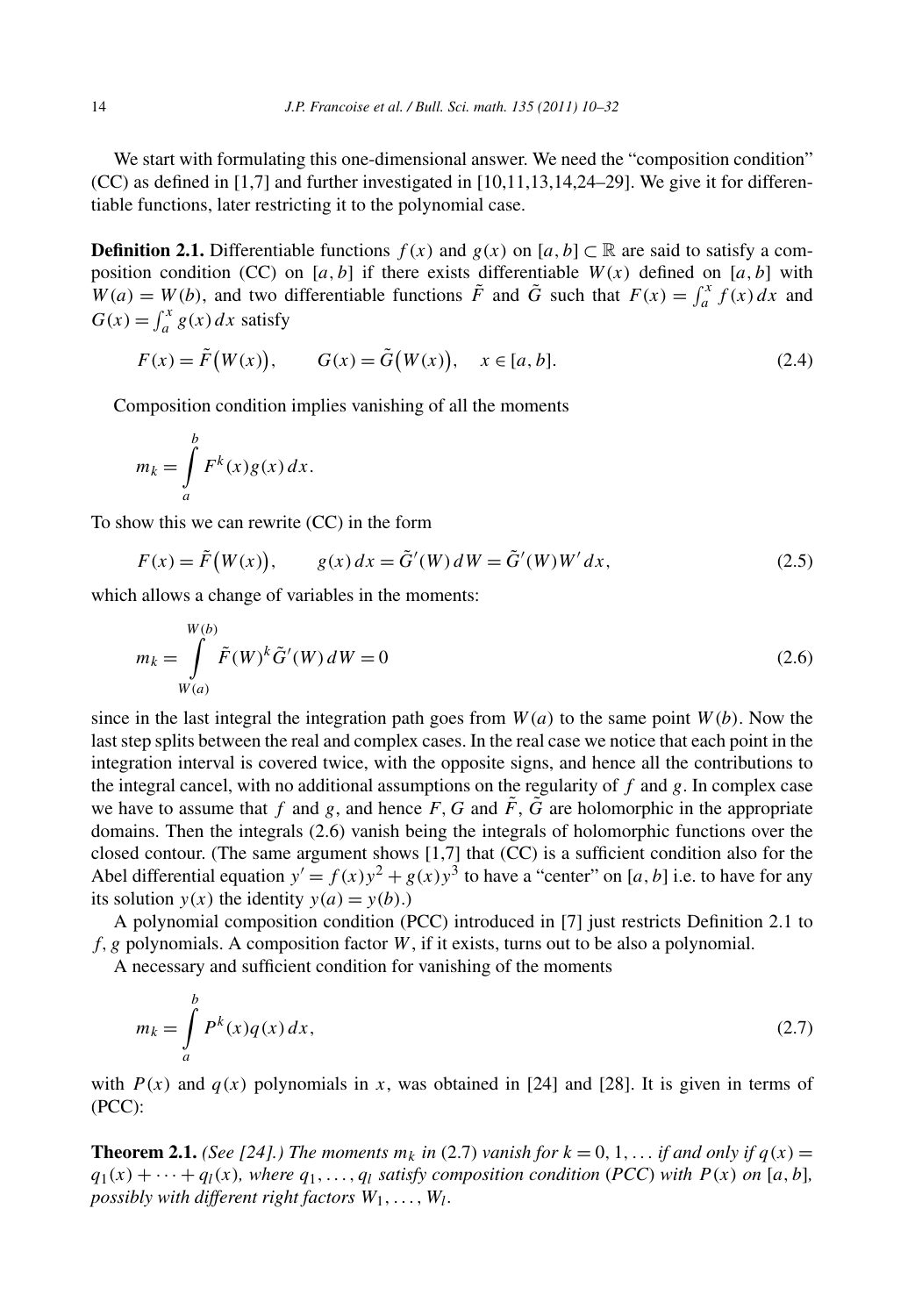Notice that any *q* of such form provides vanishing of the moments by the sufficiency of the composition condition and by linearity of the moments with respect to  $q$ . The "nontrivial" examples do exist: for some *P* there are *q* providing vanishing of all the moments which do not satisfy (PCC) with *P*. The simplest example of this sort is the following:  $P(x) = T_6(x)$ ,  $Q(x) =$  $\int q(x) = T_2(x) + T_3(x)$ ,  $a = -\frac{\sqrt{3}}{2}$ ,  $b = \frac{\sqrt{3}}{2}$ , where  $T_n(x)$  is the *n*-th Chebyshev polynomial. We have  $T_6(x) = T_3(T_2(x)) = T_2(T_3(x))$  and  $T_2$  and  $T_3$  take equal values at the endpoints of [*a, b*]. Here  $W_1$  and  $W_2$  are just  $T_2$  and  $T_3$ . Recently in [28] strong restrictions have been obtained on the number of the summands  $q_i$  in Theorem 2.1 and on their form.

#### *2.3. Multidimensional composition condition*

Next we give a definition of a multidimensional composition condition (MCC) directly generalizing Definition 2.1. (MCC) provides a natural *sufficient* condition for the moments vanishing. However, as we shall see below, in  $n > 1$  variables this condition is much stronger than the vanishing of the "one-sided" moments  $m_k = \int_{\Omega} F^k(x)g(x) dx$ ,  $k = 0, 1, \dots$  In fact, it is exactly relevant to the vanishing of the *n*-fold moments

$$
m_{\alpha} = \int\limits_{\Omega} F_1^{\alpha_1}(x) \cdot \cdots \cdot F_n^{\alpha_n}(x) g(x) dx,
$$
\n(2.8)

for all the nonnegative multi-indices  $\alpha = (\alpha_1, \ldots, \alpha_n)$ .

Let *Ω* be an open relatively compact domain of R*<sup>n</sup>* with a smooth boundary *∂Ω*. First we need for maps  $W: \Omega \to \mathbb{R}^n$  a definition generalizing to higher dimensions the requirement  $W(a)$  = *W(b)* in dimension one.

**Definition 2.2.** A continuous mapping  $W : \Omega \to \mathbb{R}^n$  is said to "flatten the boundary"  $\partial \Omega$  of  $\Omega$ if the topological index of  $W|_{\partial\Omega}$  is zero with respect to each point  $w \in \mathbb{R}^n \setminus W(\partial\Omega)$ .

Informally, *W* flattens the boundary  $\partial \Omega$  of  $\Omega$  if  $W(\partial \Omega)$  "does not have interior" in  $\mathbb{R}^n$ . In particular, this is true if  $W|_{\partial\Omega}$  can be factorized through a contractible  $(n-1)$ -dimensional space *X*. The simplest example is when *X* is a point, so *W* mapping  $\partial \Omega$  to a point always flattens the boundary.

**Proposition 2.1.** *A mapping*  $W: \Omega \to \mathbb{R}^n$  *flattens the boundary*  $\partial \Omega$  *if and only if the integral*  $\int_{\Omega} H(W(x)) dW(x)$  *vanishes for any function*  $H(W)$ *.* 

**Proof.** In one direction, assume that *W* flattens the boundary *∂Ω*. Then the topological index of  $W|_{\partial\Omega}$  is zero with respect to each point  $w \in \mathbb{R}^n \setminus W(\partial\Omega)$ . This is equivalent to the property that  $W(x)$  covers *w* an even number of times and in such a way that the total sum of the orientation signs is zero. But this exactly means that all the contributions of the point  $w$  in the integral  $\int_{\Omega} H(W(x)) dW(x)$  cancel one another. (Once more, this is a direct generalization of the onedimensional proof given above.)

In the opposite direction, take a point  $w \in \mathbb{R}^n \setminus W(\partial \Omega)$ , and consider  $H(W)$  being the  $\delta$ function  $\delta(W - w)$ . Let  $x_1, \ldots, x_r \in \Omega$  be all the pre-images of w under  $W(x)$ . Then  $H(W(x))$ is a sum of *δ*-functions at *xi*:

$$
H(W(x)) = \sum_{i=1}^{r} (Jac(W(x_i)))^{-1} \delta(x - x_i).
$$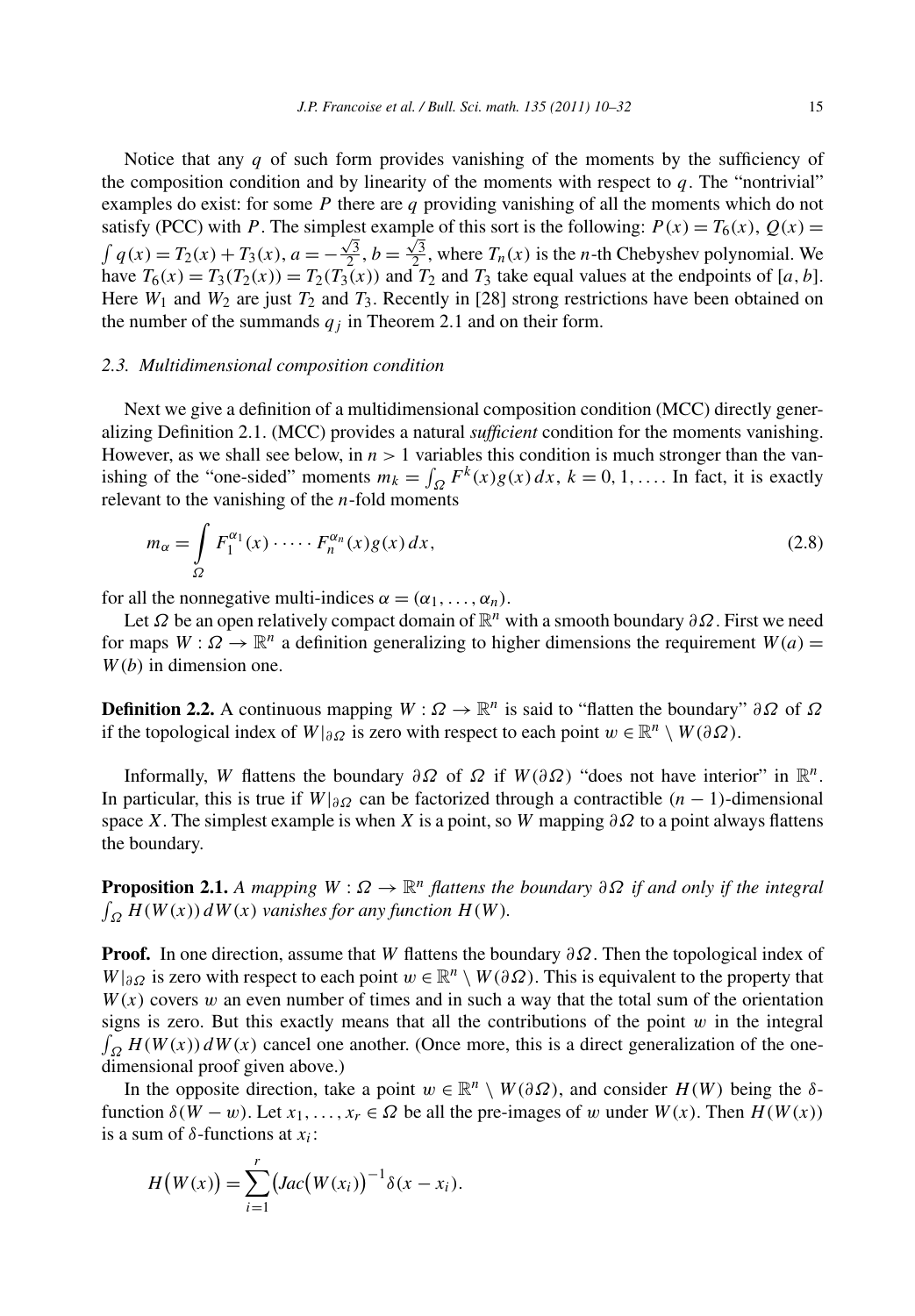Integrating against  $dW(x) = |Jac(W(x))| dx$  we get the sum of the orientation signs of *W* at  $x_i$ . Hence the vanishing of the integral  $\int_{\Omega} H(W(x)) dW(x)$  for *H* as above implies that the topological index of  $W|_{\partial\Omega}$  is zero with respect to the chosen point  $w \in \mathbb{R}^n \setminus W(\partial\Omega)$ .

Now let  $F_1, \ldots, F_s$  be differentiable functions on  $Ω$  and let  $μ$  be a measure on  $Ω$  given by its density  $g(x)$ :  $d\mu(x) = g(x) dx$ .

**Definition 2.3.** Functions  $F_l$ ,  $l = 1, \ldots, s$ , and a measure  $\mu$  on  $\Omega$  satisfy multidimensional composition condition (MCC) if there exists a differentiable mapping  $W : \Omega \to \mathbb{R}^n$ , flattening the boundary  $\partial \Omega$ , functions  $\tilde{F}_l(w)$ ,  $l = 1, ..., s$ , and  $\tilde{g}(w)$  on  $\mathbb{R}^n$  such that  $F_l(x) = \tilde{F}_l(W(x))$ ,  $l = 1, \ldots, s$ , and  $d\mu(x) = g(x) dx = \tilde{g}(W(x)) dW$ .

The composition condition on the measure  $\mu$  can be rewritten in terms of the Jacobian of *W*: since  $dW = Jac(W(x))dx$  the condition on  $d\mu = g(x)dx = \tilde{g}(W(x))dW =$  $\tilde{g}(W(x))$  *Jac* $(W(x))$  *dx* is equivalent to

$$
g(x) = \tilde{g}(W(x)) \operatorname{Jac}(W(x)). \tag{2.9}
$$

Now we have the following simple fact:

**Corollary 2.1.** *If a function*  $F$  *and a measure*  $\mu$  *on*  $\Omega$  *satisfy* (*MCC*) *then all the moments*  $m_k = \int_{\Omega} F^k(x)g(x) dx$ *,*  $k = 0, 1, ...,$  *vanish.* 

**Proof.** By the definition above we can write  $m_k = \int_{\Omega} \tilde{F}(W(x)) \tilde{g}(W(x)) dW$ . The result now follows by Proposition 2.1.  $\Box$ 

It is important to stress that the composition condition (in one or several variables) excludes positivity of the measure  $d\mu(x) = g(x) dx$ :

**Lemma 2.1.** *Let*  $g(x) dx = \tilde{g}(W(x))dW$  *for a mapping*  $W: \Omega \to \mathbb{R}^n$ *, flattening the boundary*  $∂Ω$ *. Then for each*  $x ∈ Ω$  *there is*  $x' ∈ Ω$  *such that the arguments of*  $g(x)$  *and*  $g(x')$  *are opposite.* 

**Proof.** This follows from the fact that for  $w = W(x)$  the mapping  $W(x)$  covers w an even number of times and in such a way that the total sum of the orientation signs is zero.

In contrast to one-dimensional case, in several variables the composition condition (MCC), being sufficient, is far from being necessary for vanishing of the "one-sided" moments  $m_k =$  $\int_{\Omega} P^k(x) q(x) dx$ , even for a generic polynomial *P* (see the next section).

## *2.4. Some special cases of multidimensional MVC*

In this section we consider some special cases of the multidimensional moment vanishing problem where a complete answer (or, at least, a reasonable description) can be given.

#### *2.4.1. Moments vanishing and Abelian integrals*

We consider a special case of MVP where the function  $F(x)$  is assumed to be real. We assume also that the domain  $\Omega$  is a "level interval"  $a \leq F(x) \leq b$ , so its boundary  $\partial \Omega$  consists of two level surfaces of  $F : \partial \Omega_1 = \{F = a\}$ , and  $\partial \Omega_2 = \{F = b\}$ . Still we allow the measure density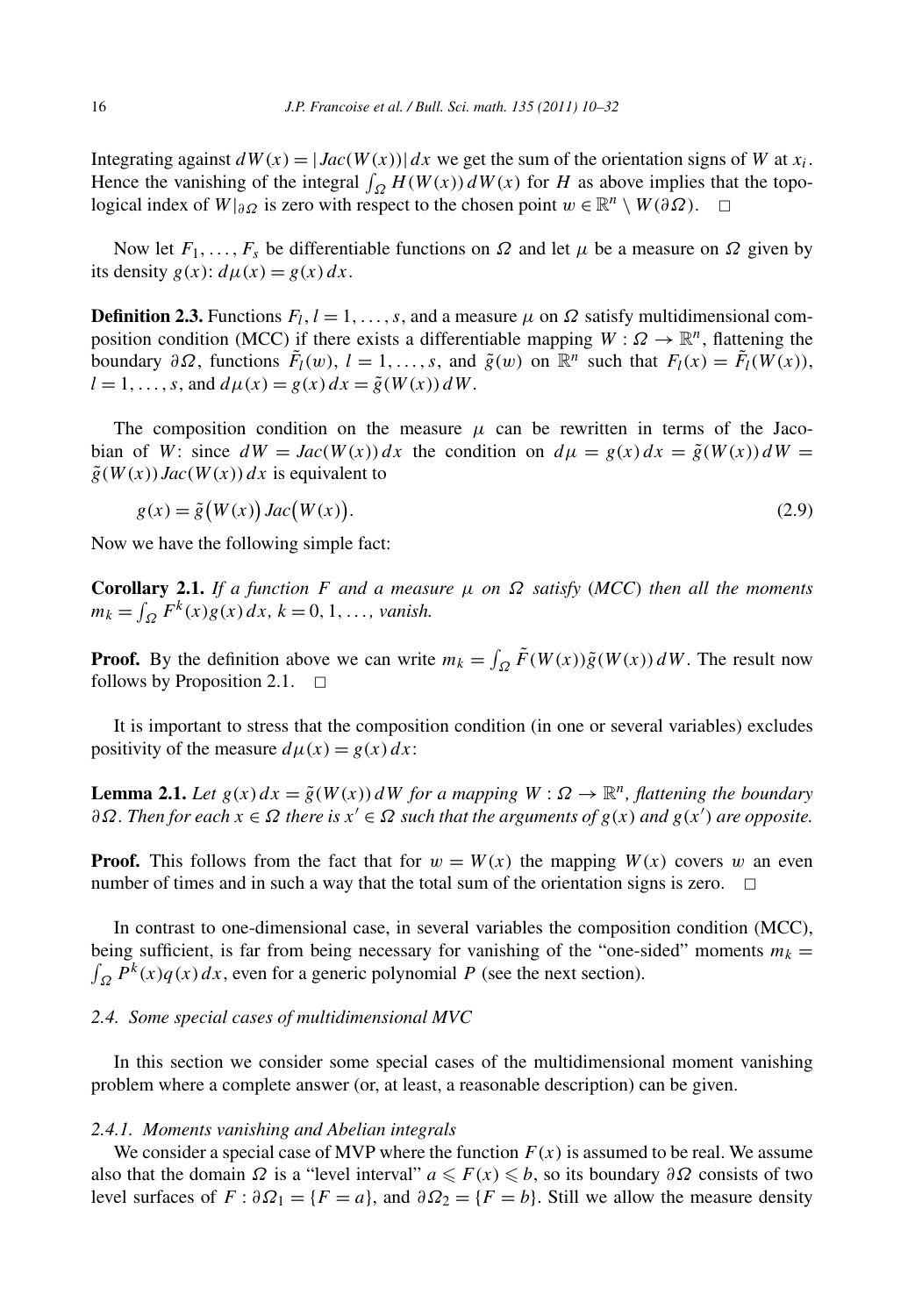$g(x)$  to take complex values. To simplify a presentation we shall assume also that *F* is smooth enough and does not have critical points in *Ω* (this last assumption can be easily avoided). Denote by  $Z_t$  the level hypersurface  $\{F = t\}$ ,  $t \in [a, b]$ . Then the moment integrals can be rewritten as follows:

$$
m_k = \int_{\Omega} F^k(x)g(x) dx = \int_{a}^{b} t^k dt \int_{Z_t} g(s_t) \| grad F(s_t) \| ds_t.
$$
 (2.10)

Here  $s_t$  denotes a running point on  $Z_t$  and  $ds_t$  is the area measure on  $Z_t$ .

Denote by  $n(t)$  the function

$$
\eta(t) = \int_{Z_t} g(s_t) \| grad F(s_t) \| ds_t.
$$
\n(2.11)

**Proposition 2.2.** A necessary and sufficient condition for vanishing of all the moments  $m_k =$  $\int_{\Omega} F^k(x)g(x) dx$ ,  $k = 0, 1, \ldots$ , *is the identical vanishing of the function*  $\eta(t)$ *.* 

**Proof.** By (2.10) we have  $m_k = \int_a^b t^k \eta(t) dt$ . The required result follows from a density of polynomials in  $C^0([a, b])$ .

**Corollary 2.2.** *If all the moments*  $m_k$  *vanish, then*  $\arg g(x)$  *must take the opposite values on each level set*  $Z_t$  *of*  $F$ *. In particular,*  $m_k$  *cannot vanish identically for*  $g(x)$  *real and preserving sign on*  $Z_t$ *.* 

Now assume, that  $F(x) = P(x)$  is a real polynomial on  $\mathbb{R}^2$ , while  $g(x) = g(x)$  is a polynomial with complex coefficients. In this case the function  $\eta(t) = \int_{Z_t} q(s_t) || grad P(s_t) || ds_t$  becomes an "Abelian integral" along the level curves of *P* . Vanishing conditions for Abelian integrals have been studied in many publications (see especially [15] and references therein). We plan to present a detailed study of this case separately.

Let us consider some examples.

**Example 1.** Let  $P(x, y) = x^2 + y^2 = r^2$  and let  $\Omega$  be a ring  $a \le P(x, y) \le b$ . Then writing  $x = r \cos \theta$ ,  $y = r \sin \theta$ ,  $t = r^2$ , we get

$$
\eta(t) = \sqrt{t} \int_{0}^{2\pi} q(r \cos \theta, r \sin \theta) d\theta.
$$
 (2.12)

Write now a polynomial  $q(x, y) = \sum_{0 \leq i + j \leq d} a_{i, j} x^i y^j$  as the sum of the homogeneous components:  $q(x, y) = \sum_{l=0}^{d} q_l(x, y), q_l(x, y) = \sum_{i+j=l} a_{i,j} x^i y^j$ . By (2.10) we get

$$
\eta(t) = \sum_{l=0}^{d} t^{\frac{l+1}{2}} \int_{0}^{2\pi} q_l(\cos\theta, \sin\theta) \, d\theta,\tag{2.13}
$$

so  $\eta(t)$  vanishes identically if and only if  $\int_0^{2\pi} q_l(\cos\theta, \sin\theta) d\theta = 0$  for each  $l = 0, ..., d$ . This condition determines a linear subspace of codimension  $d + 1$  in the space of polynomials  $q(x, y)$ of degree *d*.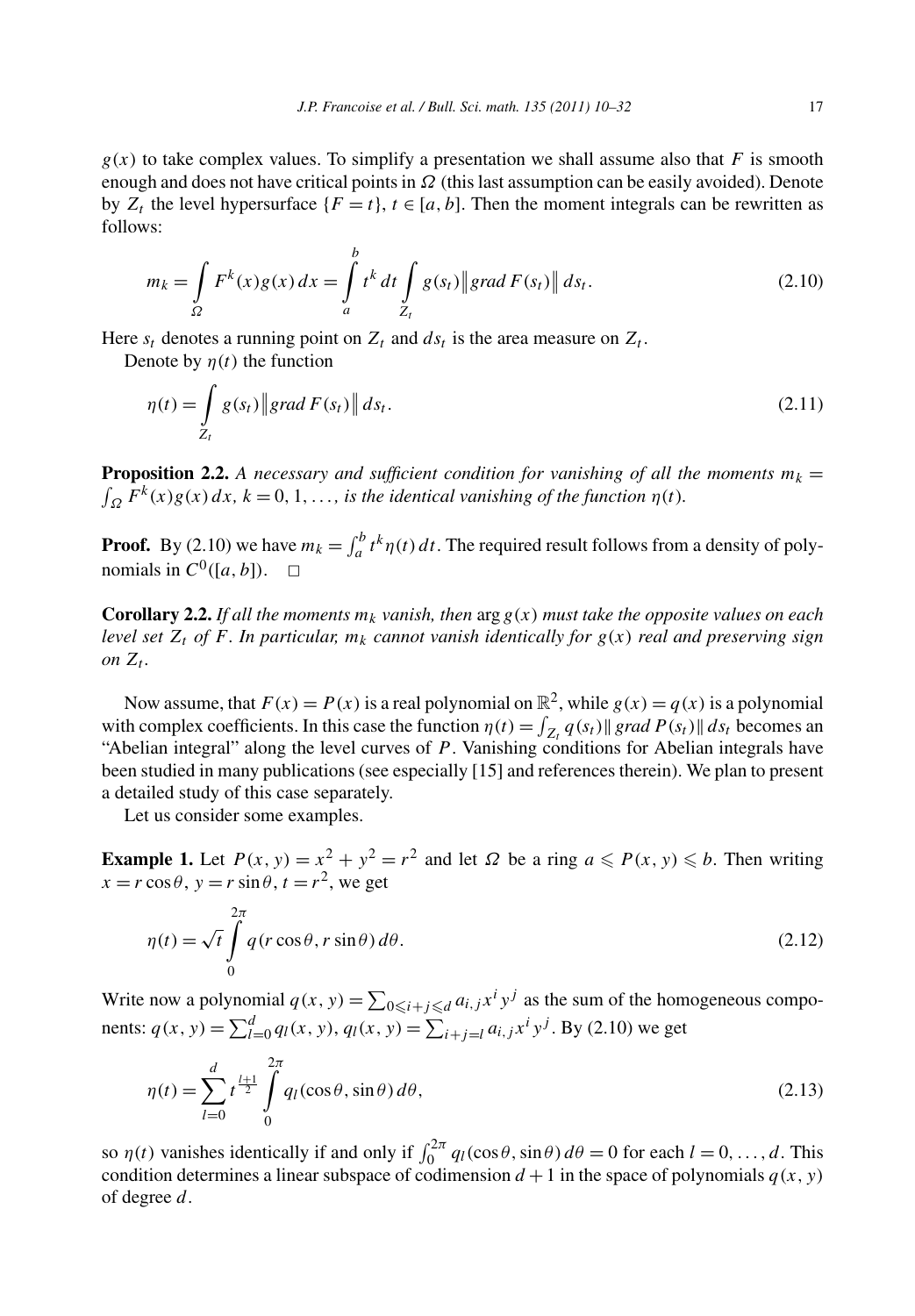Now let us compare the above condition with the composition one. Consider  $q(x, y)$  which can be represented as in (MCC)  $q(x) = \tilde{q}(W(x))$  *Jac* $(W(x))$ . Assume that the degree of the mapping  $W : \mathbb{R}^2 \to \mathbb{R}^2$  is  $\delta$ . Then the degree of  $\tilde{q}(W(x))$  is  $d - \delta$ , and the degree of  $\tilde{q}$  is  $\kappa =$  $\frac{d}{\delta}$  − 1. Ignoring the condition for *W* to flatten the boundary of *Ω* we see that the polynomials *q* satisfying (MCC) are determined by less than  $\frac{k(k-1)}{2} + \frac{\delta(\delta-1)}{2}$  free parameters. This expression attains its maximal value for  $\delta = 2$  and it is of order  $\frac{d^2}{8}$ , while the dimension of the space of *q* is  $\frac{d(d-1)}{2}$ . So the codimension of the space of polynomial *q* satisfying (MCC) is roughly  $\frac{3}{8}d^2$ .

We see that in a strict contrast with the one-dimensional case, in dimensions greater than 1 (for a fixed  $P$ ) the identical vanishing of the moments turns out to be a much weaker condition on *q* than the composition condition (MCC).

The assumption that the domain  $\Omega$  is a "ring" and its boundary  $\partial\Omega$  consists of two level surfaces of  $P : \partial \Omega_1 = \{P = a\}$ , and  $\partial \Omega_2 = \{P = b\}$ , is not very essential. It is enough to assume that the boundary of  $\Omega$  is piecewise-algebraic. Then the function  $\eta(t)$  defined by (2.11) above is an Abelian integral along the piece of the level curve  $\{P = t\}$  between two given algebraic curves. Such Abelian integrals are well known and the conditions for their identical vanishing can be given explicitly. Let us consider a very simple example in this direction.

**Example 2.** Let  $P(x) \equiv x$  and let domain  $\Omega$  be given by  $a \le x \le b$ ,  $c \le y \le d$ . In this case we have

$$
\eta(t) = \int_{c}^{d} q(t, y) dy.
$$
\n(2.14)

The condition of the identical vanishing of  $\eta(t)$  is given here by  $\hat{Q}(t, c) \equiv \hat{Q}(t, d)$  where  $\hat{Q}(t, y) = \int q(t, y) dy.$ 

As in Example 1, this condition defines a linear subspace of codimension  $d + 1$  inside the space of all  $q(x, y)$  of degree d, given by the coincidence of the coefficients of two polynomials in *t*:  $\hat{Q}(t, c)$  and  $\hat{Q}(t, d)$ . Once more, the identical vanishing of the Abelian integrals (2.14) turns out to be a much weaker condition of a composition representability of *Q*.

## *2.4.2. Moments vanishing and relative cohomology*

We consider integration domains of the same type as above. Let  $P : \mathbb{R}^n \to \mathbb{R}$  be a polynomial, and let  $\Omega = \{x \in \mathbb{R}^n, a \leq P(x) \leq b\}$ , so that *P* is constant on the boundary of  $\Omega$ . Let *q* be another polynomial, assume that

$$
\int_{\Omega} P^k(x) q(x) dx = 0, \quad k = 0, 1, \dots
$$

As above, this situation is of course asymmetric with respect to *P* and *q*. So we would like to see it as the data of a couple *(P,q dx)* of a function (polynomial *P* ) and of an *n*-form *qdx*. The problem is: what can be said about this couple?

There is the following elementary observation: if the *n*-form  $q(x) dx$  is zero in the relative cohomology of *P* , then all the moments vanish.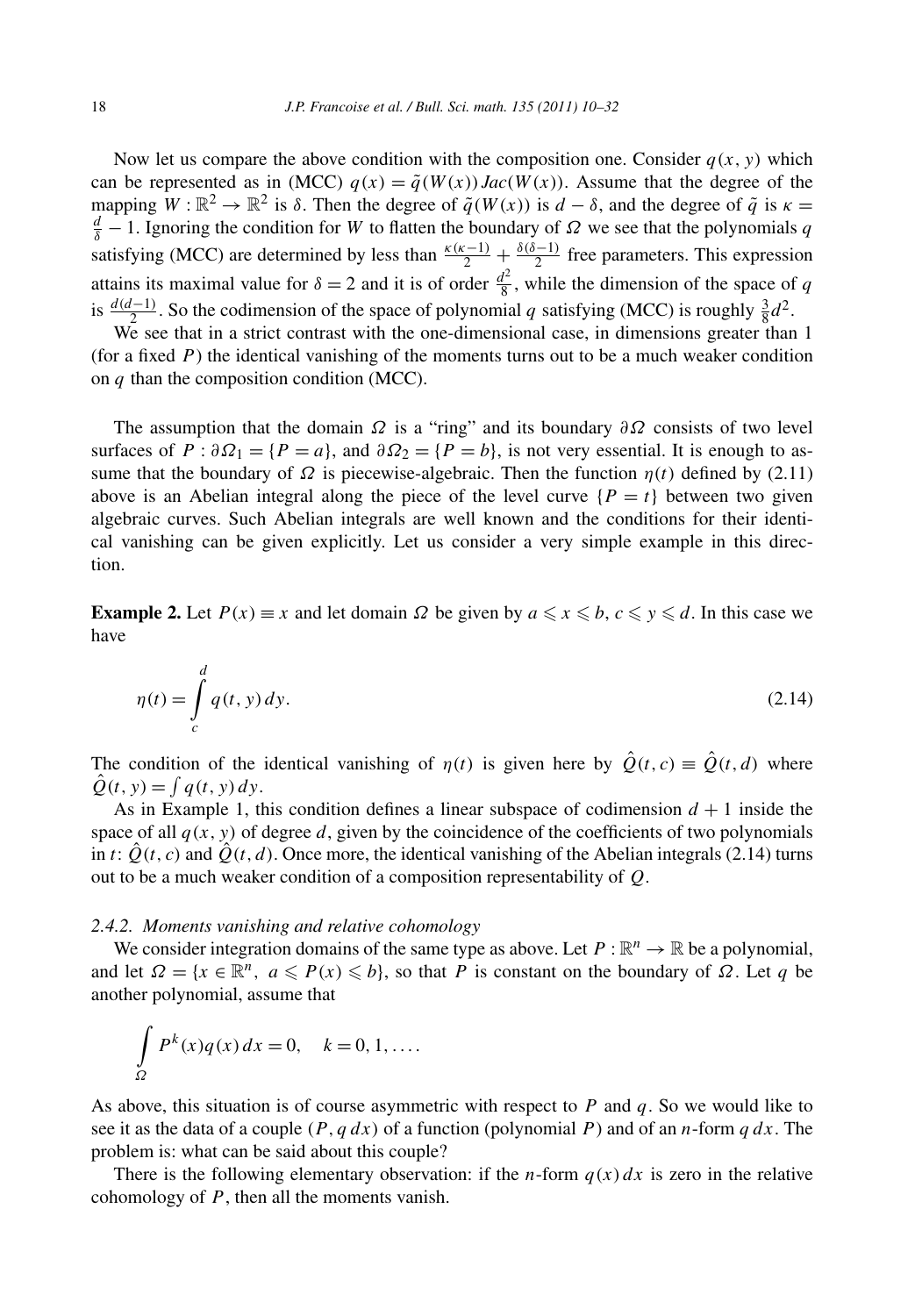**Proof.** If  $q(x) dx = dP \wedge d\eta$ , then

$$
\int_{\Omega} P^{k} q \, dx = \int_{\Omega} P^{k} dP \wedge d\eta = \int_{\delta \Omega} P^{k} dP \wedge \eta = 0
$$

because *P* is constant on the boundary  $\delta \Omega$ .  $\Box$ 

Another simple observation is that if  $q dx$  is zero in the cohomology class, then  $q$  vanishes on the critical set of *P* .

Note that the relative cohomology class condition looks (in some sense) weaker than the factorization by a diffeomorphism which flattens the boundary. More precisely, assume that *q* belongs to the Jacobian ideal of  $P$  (generated by the partial derivatives of  $P$ ). Then there exists *ξ* such that

$$
q(x) dx = dP \wedge \xi.
$$

Consider the boundary *δΩ* (of dim *n* − 1), then  $d\xi|_{\delta\Omega} = 0$ , and  $\xi$  is closed. If  $\xi$  factorizes by a *W* which flattens the boundary, then  $\xi = W * (\eta)$ , and  $W(\delta\Omega)$  is retractible on  $\delta\Omega$ . Hence in that case,  $\xi = W * (n)$  is exact on  $\delta \Omega$  and the form  $q(x) dx$  belongs to the cohomology class of *P* .

It is then quite natural to ask wether vanishing of all moments would imply vanishing of the relative cohomology class of  $q(x)dx$  in some appropriated setting. Some results have been recently obtained for complex polynomials [15] where once again composition appears crucially. We include herein some discussion about this complex setting. First of all, complex setting is of course much more natural for relative cohomology. Let  $f: \mathbb{C}^n \to \mathbb{C}$  be a non-constant polynomial function and set  $X = \mathbb{C}^n$ ,  $S = \mathbb{C}$ . Let  $(\Omega^*, d)$  denote the de Rham complex of global polynomial differential forms on *X* and  $(\Omega_f^*, d)$  the corresponding truncated relative de Rham complex  $\Omega_f^j = \Omega^j / df \wedge \Omega^{j-1}$ ,  $0 \leq j < n$ , and the relative differential is induced by the differential of the de Rham complex. The cohomology groups  $H^k(\Omega_f^*,d)$  have a natural  $\mathbb{C}[t]$ -module structure induced by  $t[\omega] = [f \omega]$ . There are natural conditions [5] on the polynomial f to ensure that the only nontrivial cohomology group  $H^{n-1}(\Omega_f^*, d)$  is a free  $\mathbb{C}[t]$ -module of rank  $\mu$ , the total Milnor number of the polynomial *f* .

Given an  $n - 1$ -form  $\xi$  and a vanishing cycle  $\delta(c)$  of the polynomial f, define the generating function  $c \mapsto \xi(s) = \int_{\delta(c)} \xi$ . Christopher and Mardesic [15] showed that two cases appear when  $f = \frac{1}{2}y^2 + P(x)$ , where *P* is a one variable polynomial. Either the orbit of  $\delta(c)$  under the action of the global monodromy of *f* generates the homology group of the generic fiber and then  $\xi(s) \equiv 0$  yields  $\xi = df \wedge \eta + d\omega$ . Or there is a composition of the polynomial  $f = f(h(x))$  such that  $h * (\delta(c)) = 0$ .

Computations similar to those of relative cohomology appear in [8,9].

#### *2.5. Vanishing of double moments and compositions*

In this section we study the double moments of the form

$$
m_{k,l} = \int_{\Omega} P^k(x, y) Q^l(x, y) r(x, y) dx dy, \quad k, l = 0, 1, ..., \Omega \subset \mathbb{R}^2.
$$
 (2.15)

We show that their vanishing, in some important and natural situations, implies the multidimensional composition condition (MCC) introduced in Section 2.3 above. We shall assume that *P*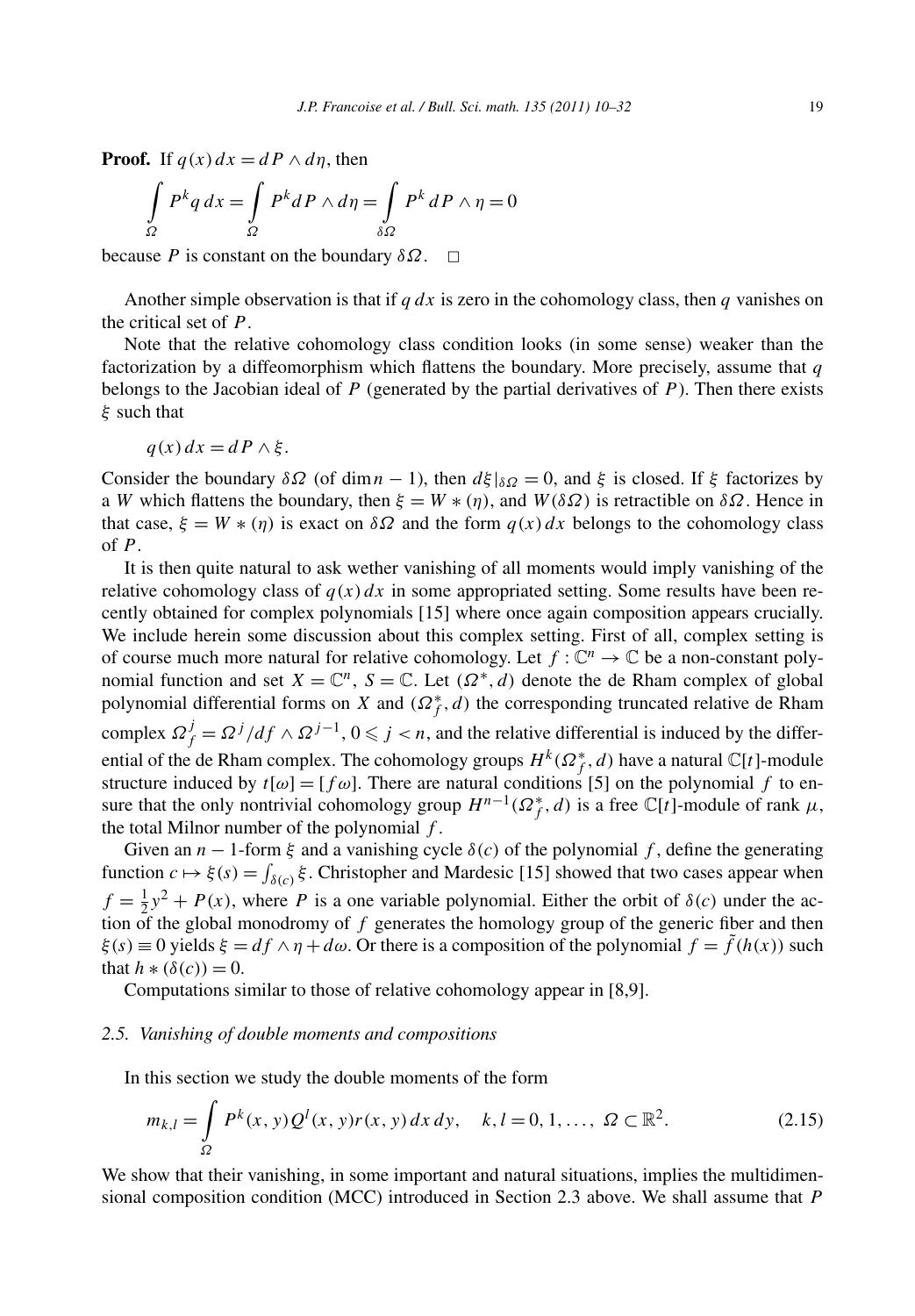in the domain of consideration satisfies  $\frac{\partial P}{\partial x} \neq 0$  and consider  $\Omega$  of the form  $a \leq P(x, y) \leq b$ ,  $c \leq y \leq d$ . The functions *P*, *Q*, *r* in (2.15) are assumed to be real analytic, and *Q* is assumed to have a simple critical value on each level curve of *P* inside *Ω*.

**Theorem 2.2.** *Under the above assumptions all the moments*  $m_{k,l}$ ,  $k, l = 0, 1, \ldots$ , *vanish if and only if*  $P$ *,*  $Q$ *<i>, r satisfy* (*MCC*)*.* 

**Proof.** First of all, we perform a change of variables on  $\Omega$  introducing new coordinates  $t =$  $P(x, y)$ ,  $y = y$ . The inverse transformation is given by  $(x, y) = (x(t, y), y)$  where  $x(t, y)$  is the only solution inside  $\Omega$  of the equation  $P(x, y) = t$ . The regularity of this transformation follows from the Implicit Function theorem via the assumption  $\frac{\partial P}{\partial x} \neq 0$  above. The Jacobian of the inverse transformation is given by  $J(t, y) = \frac{\partial x(t, y)}{\partial t}$ .

The expression (2.15) takes now the form

$$
m_{k,l} = \int_{a}^{b} t^{k} dt \int_{c}^{d} Q_{1}^{l}(t, y)r_{1}(t, y) dy, \quad k, l = 0, 1, ..., \qquad (2.16)
$$

where  $Q_1(t, y) = Q(x(t, y), y)$ ,  $r_1(t, y) = r(x(t, y), y)J(t, y)$ . Since the composition condition (MCC) is invariant with respect to the non-degenerate changes of coordinated, it is enough to proof Theorem 2.2 only for the moments of the form (2.16).

Now for each *l* the vanishing of the moments  $m_{k,l}$ ,  $k = 0, 1, \ldots$ , implies, as above, the idenical in *t* vanishing of  $\eta_l(t) = \int_c^d Q_1^l(t, y) r_1(t, y) dy$ . By assumptions, for each *t* between *a* and *b* the function  $Q_1^l(t, y)$  has simple critical values for  $c < y < d$ . We conclude, applying the results of [29], that *Q* and *r* satisfy the composition condition (CC): there exist  $W_t(y)$ ,  $W_t(c) = W_t(d) = w_0(t), \, \tilde{Q}_t(w)$  and  $\tilde{R}_t(w)$  such that

$$
Q(t, y) = \tilde{Q}_t (W_t(y)), \qquad R(t, y) = \tilde{R}_t (W_t(y))
$$
\n
$$
(2.17)
$$

where  $R(t, y) := \int r_1(t, y) dy$ . We put  $\tilde{r}_t(w) = \frac{d}{dw} \tilde{R}_t(w)$ .

It follows from [29] that  $W_t$ ,  $\tilde{Q}_t$ ,  $\tilde{R}_t$  depend analytically on *t*, so we define  $W: \Omega \to \mathbb{R}^2$  by  $W(t, y) = (t, W_t(y))$ . We take also  $\tilde{P}(t, w) = t$ ,  $\tilde{Q}(t, w) = \tilde{Q}_t(w)$ ,  $\tilde{r}(t, w) = \tilde{r}_t(w)$ . With these notations we have  $P = \tilde{P}(W)$ ,  $Q = \tilde{Q}(W)$ ,  $r_1(t, y) dt dy = \tilde{r}(W) dt dw$ .

It remains to show that *W* flattens the boundary  $\partial \Omega$  of the domain  $\Omega$ . Since  $W_t(c) = W_t(d)$  $w_0(t)$  for each  $t \in [a, b]$  we conclude that *W* glues together the segments  $y = c$  and  $y = d$  of the boundary of  $\Omega$ . Each of the segments  $t = a$  and  $t = b$  of the boundary is mapped by *W* into the line *t* = *a* (*t* = *b*, respectively). Hence *W* maps all the boundary  $\partial \Omega$  into a tree *T* in  $\mathbb{R}^2$  formed by a curvilinear segment  $S = \{a \le t \le b, w = w_0(t)\}$  and two straight segments parallel to the *w*-axis glued to *S* at the ends. This implies that *W* flattens the boundary *∂Ω* of the domain *Ω* (see [12] for details). This completes the proof of Theorem 2.2.  $\Box$ 

**Remark.** Theorem 2.2 can be naturally extended to higher dimensions: under the appropriate assumptions, in dimension *n* vanishing of *n*-fold moments generically implies (MCC). The proof above can be directly extended to the situation where  $P_1, P_2, \ldots, P_{n-1}, x_n$  form a coordinate system in  $\Omega$  defined by  $a_1 \leq P_1 \leq b_1, \ldots, a_{n-1} \leq P_{n-1} \leq b_{n-1}, a_n \leq x_n \leq b_n$ , while  $P_n$  is assumed to have a simple critical value on each level curve of  $P_1, P_2, \ldots, P_{n-1}$  inside  $\Omega$ . However, the result remains true in much more general situations.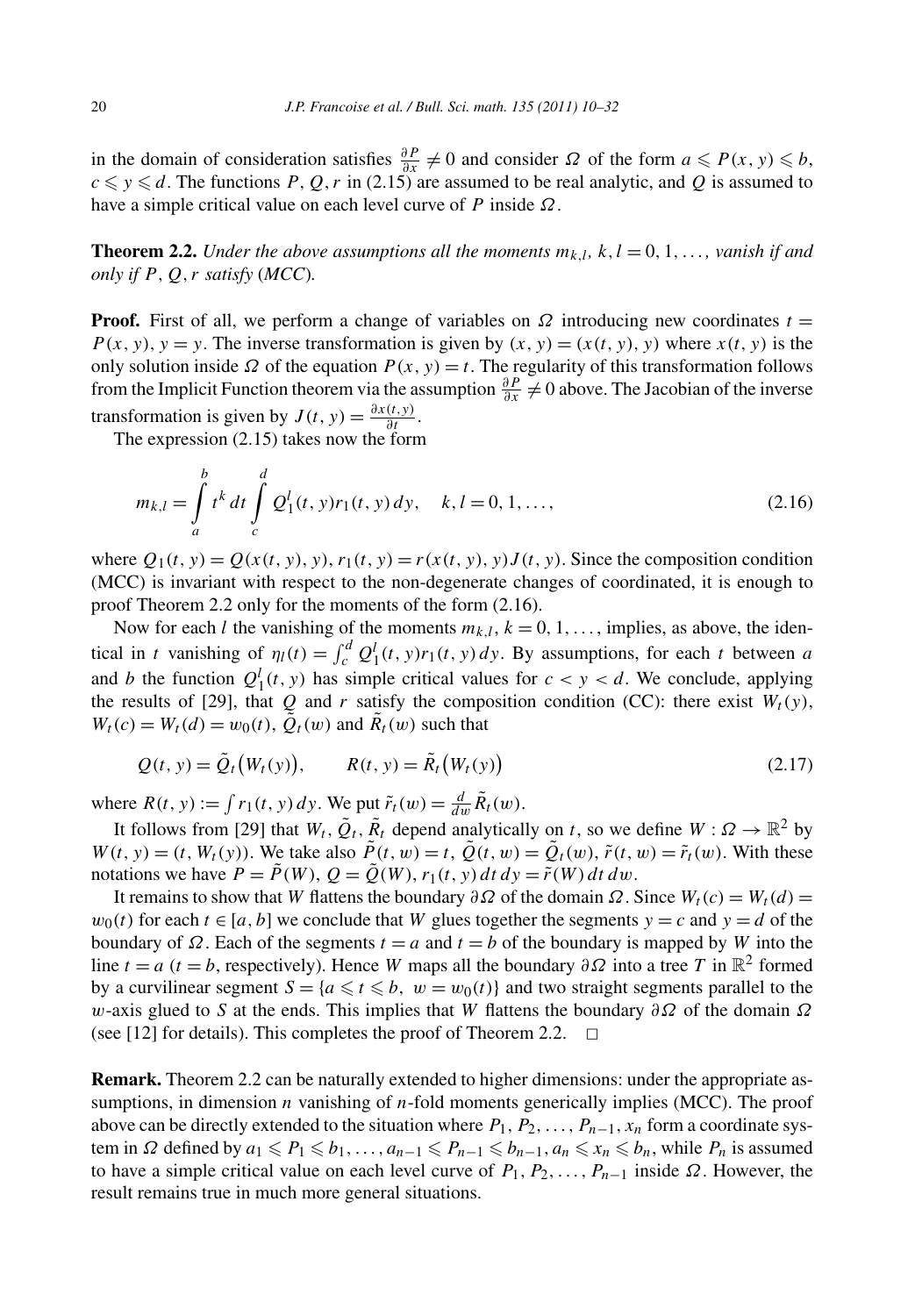#### **3. Mathieu's and related vanishing conjectures**

Let *Ω* be an open subset of  $\mathbb{R}^n$  and *μ* a positive measure such that  $\int_{\Omega} g(x) d\mu(x)$  is finite for any polynomial  $g(x) \in \mathbb{C}[x]$  in  $x \in \mathbb{R}^n$  with complex coefficients. The following conjecture was proposed in [35] (Conjecture 3.2):

**Conjecture A.** *If for some*  $f(x) \in \mathbb{C}[x]$ *,* 

$$
\int_{\Omega} f^{k}(x) d\mu(x) = 0, \quad k = 1, 2, ..., \qquad (3.1)
$$

*then for any*  $g(x) \in \mathbb{C}[x]$  *we have*  $\int_{\Omega} f^k(x)g(x) d\mu(x) = 0$ ,  $k \gg 1$ .

This conjecture has been motivated, in particular, by the following conjecture of O. Mathieu [22]: let *M* be a compact Lie group. Denote  $F(M)$  the set of *M*-finite functions on *M* (i.e. polynomials in all the characters on *M*) and let  $\mu$  be the Haar measure on *M*.

**Conjecture B.** *If for some*  $f(x) \in F(M)$ *,* 

$$
\int_{M} f^{k}(x) d\mu(x) = 0, \quad k = 1, 2, ..., \qquad (3.2)
$$

*then for any*  $g(x) \in F(M)$  *we have*  $\int_M f^k(x)g(x) d\mu(x) = 0, k \gg 1$ *.* 

Conjecture B has been verified in [17] for the Abelian *M*, i.e. for *M* being the *n*-dimensional torus *T<sup>n</sup>*. In this case *M*-finite functions are Laurent polynomials in  $z = (z_1, \ldots, z_n)$ ,  $z_i \in \mathbb{C}$ ,  $|z_i| = 1$ . In fact, the following result has been established in [17]:

**Theorem 3.1.** Let  $f(z_1, \ldots, z_n)$  be a Laurent polynomial. Then the constant term of  $f^k$  vanishes *for k* = 1*,* 2*,... if and only if the convex hull of the support of f does not contain zero.*

Here the support of *f* is the set of multi-indices of all the monomials in *f* with non-zero coefficients. Theorem 3.1 immediately implies Conjecture B since under its conditions the support of  $f^k$  eventually gets out of any compact set on  $\mathbb{Z}^n$ , in particular, out of the support of *g*.

## *3.1. Special cases of Conjecture A: the role of positivity*

Let us return now to Conjecture A. This conjecture has been verified in [35] in some special cases, in particular, for *μ* being an atomic measure, i.e. a finite linear combination of *δ*-functions. In this section we consider first the atomic measures but without positivity assumptions. Next, we extend the consideration to the case of a measure concentrated on an algebraic curve.

# *3.1.1. Atomic measures*

We shall need some notations.

Let  $\mu = \sum_{i=1}^{r} A_i \delta(x - x_i)$  for some complex coefficients  $A_i$  and  $x_i \in \Omega$ ,  $i = 1, ..., r$ . Now assume that  $f(x) \in \mathbb{C}[x]$  is given. We subdivide all the points  $x_1, \ldots, x_r$  into subsets where  $f(x)$ takes equal values:  $\{x_1, ..., x_r\} = \bigcup_{j=0}^s X_j$  with  $X_j = \{x_i \mid i \in I_j\}$ . Here  $[1, r] = \bigcup_{j=0}^s I_j$  is the corresponding partition of the indices. So we assume that for all  $x_i \in X_j$  we have  $f(x_i) = f_j$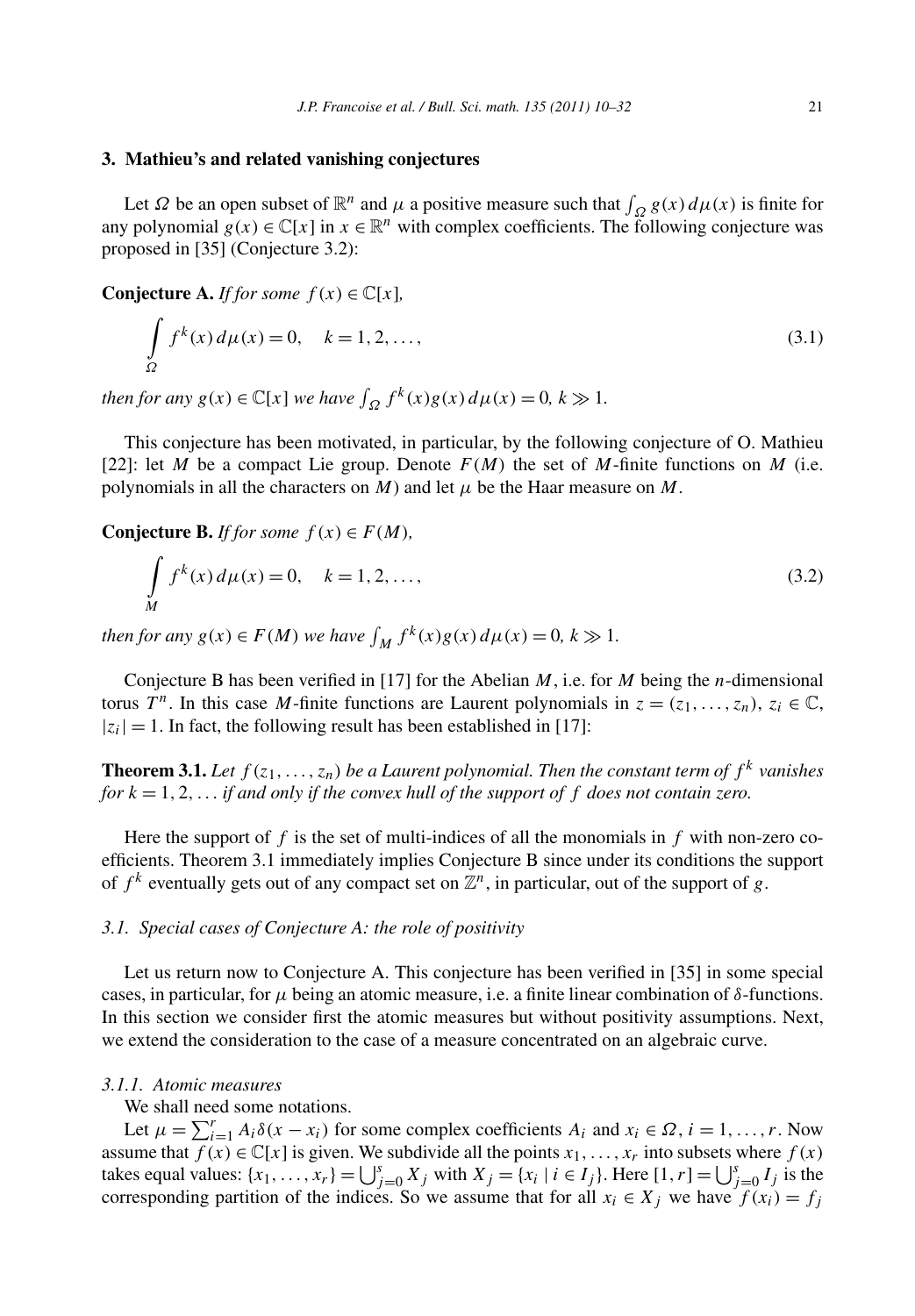with  $f_j$  pairwise distinct,  $j = 0, \ldots, s$ . We always assume that  $f_0 = 0$  although the set  $X_0$  may be empty. The following results are contained either in the statement or in the proof of Proposition 3.11 in [35]:

**Proposition 3.1.** *For μ and f as above*

$$
m_k = \int_{\Omega} f^k(x) d\mu(x) = 0, \quad k \gg 1,
$$
\n(3.3)

*if and only if for each*  $j = 1, ..., s$  *we have*  $\sum_{i \in I_j} A_i = 0$ . In other words, the sum of the coeffi*cients*  $A_i$  *in each group*  $X_j$  *besides*  $X_0$  *vanishes, while for*  $X_0$  *it may be arbitrary.* 

**Proposition 3.2.** *For*  $k \gg 1$  *m<sub>k</sub>*( $g$ ) =  $\int_{\Omega} f^{k}(x)g(x) d\mu(x) = 0$  *for any g if and only if the support of μ is contained in the zero level set of f .*

**Theorem 3.2.** *Conjecture* A *holds for a complex atomic measure*  $\mu$  *if and only if for any*  $l \geq 2$ *points*  $x_{i_1}, x_{i_2}, \ldots, x_{i_l}$  *in the support of*  $\mu$  *we have*  $\sum_{s=1}^{l} A_{i_s} \neq 0$ *. In particular, Conjecture* A *holds for positive atomic μ.*

Propositions 3.1, 3.2 and Theorem 3.2 provide a rather complete explanation of the role of the positivity assumption in Conjecture A for atomic measures. As we see, much less than positivity is really needed: just non-vanishing of integrals of  $\mu$  on all the finite subsets in the support of  $\mu$ . Another example in the same spirit is given in the next section.

#### *3.1.2. The case of μ concentrated on curves*

Now we assume that  $\mu$  is a measure concentrated on a curve  $S \subset \Omega$  which allows a polynomial parametrization  $x = \Phi(t)$ ,  $t \in [0, 1]$ ,  $\Phi(0) \neq \Phi(1)$ . So *S* is a piece of a rational curve in  $\mathbb{R}^n$ . To simplify considerations we shall assume that the parameter *t* on *S* can be expressed as a restriction to *S* of a certain polynomial *T* defined on  $\mathbb{R}^n$ :  $t \equiv T(\Phi(t))$ ,  $t \in [0, 1]$ .

We further assume that  $\mu$  is defined on *S* by a polynomial density  $q(t)$ . So for each "probe" function  $\psi(x)$ ,

$$
\int_{\Omega} \psi(x) d\mu(x) := \int_{0}^{1} \psi(\Phi(t)) q(t) dt.
$$
\n(3.4)

In this section we consider *complex* polynomials  $P(x) \in \mathbb{C}[x]$  of a real variable  $x \in \mathbb{R}^n$ .

**Proposition 3.3.** All the moments  $m_k = \int_{\Omega} P^k(x) d\mu(x)$  vanish for  $k \gg 1$  if and only if either

- 1.  $P(x) \equiv 0$  *on S, or*
- 2.  $q(t) = q_1(t) + \cdots + q_l(t)$  with  $q_1, \ldots, q_l$  satisfying composition condition (PCC) with *P*( $\Phi(t)$ ) *on* [0, 1].

*In particular, in the second case*  $P(\Phi(t))$  *and*  $Q(t) = \int_0^t q(t) dt$  *attains equal values at*  $t = 0$ *and*  $t = 1$ *.*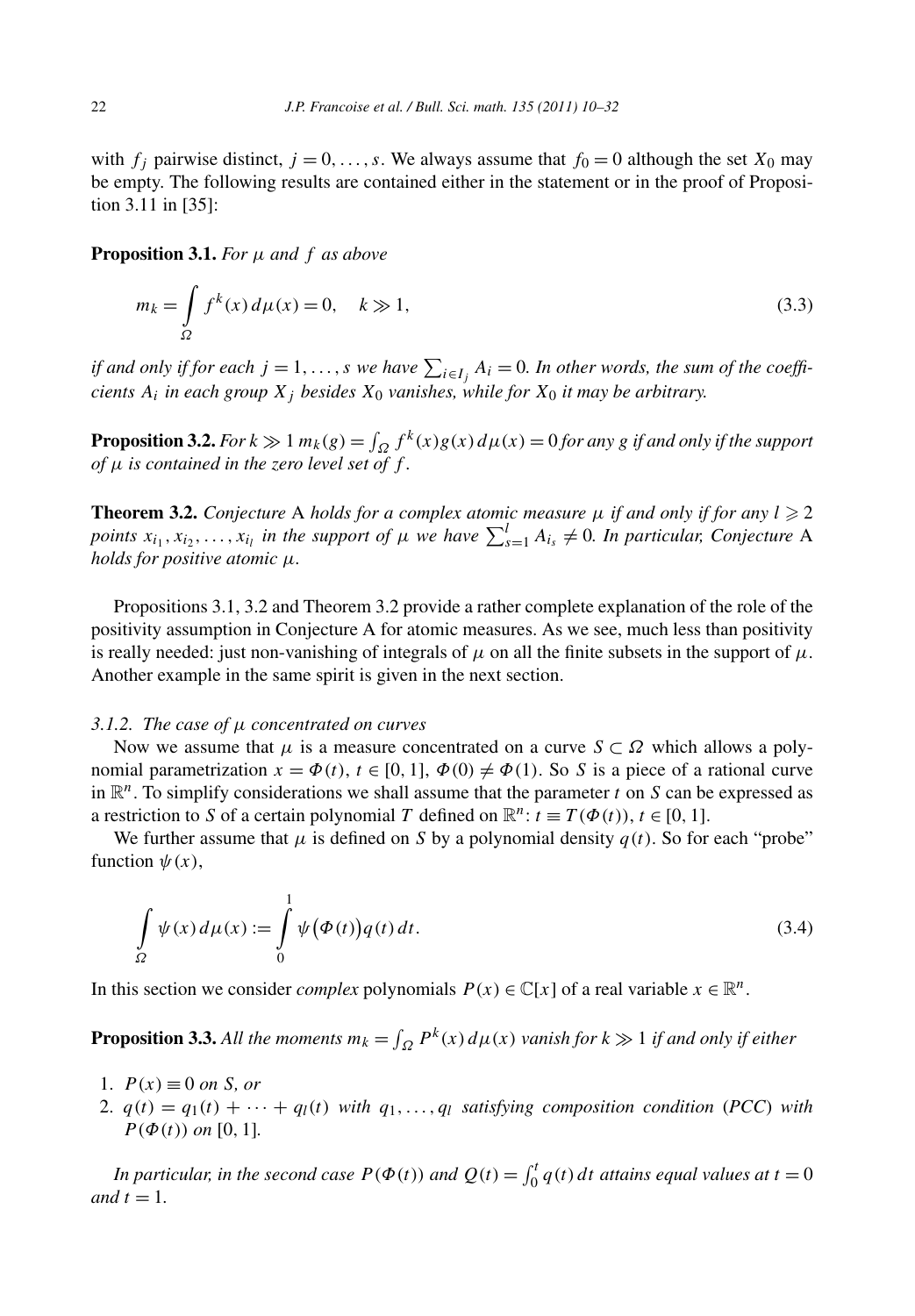**Proof.** We have

$$
m_k = \int_{\Omega} P^k(x) d\mu(x) = \int_{0}^{1} P^k(\Phi(t)) q(t) dt.
$$

First we apply Theorem 3.4 and Corollary 3.5 of [27] to conclude that from the vanishing of  $m_k$ for  $k \gg 1$  it follows that all the moments  $m_k$ ,  $k = 0, 1, \ldots$ , vanish. Next we apply Theorem 2.1 above:  $\int_0^1 P^k(x)q(x) dx = 0, k = 0, 1, \ldots$ , if and only if  $q(t) = q_1(t) + \cdots + q_l(t)$  with  $q_1, \ldots, q_l$ satisfying composition condition (PCC) with  $P(\Phi(t))$  on [0, 1]. This completes the proof.  $\Box$ 

As for atomic measures, we can characterize all the measures  $\mu$  as above for which the moments  $m_k(g) = \int_{\Omega} P^k(x)g(x) d\mu(x)$  vanish for  $k \gg 1$  for any *g*:

**Proposition 3.4.** *For P and*  $\mu$  *as above the moments*  $m_k(g)$  *vanish for*  $k \gg 1$  *and for each polynomial*  $g(x)$  *if and only if*  $P(x) \equiv 0$  *on S.* 

**Proof.** Assume that *S* is not contained in the zero set of *P*. Take a polynomial  $\tilde{g}(t)$  such that  $\int_0^1 \tilde{g}(t)q(t) dt \neq 0$  and let  $g(x) = \tilde{g}(T(x))$ , where  $T(x)$  is the polynomial of  $x \in \mathbb{R}^n$  which by assumptions expresses the parameter *t* on *S*. Then  $g(\Phi(t)) = \tilde{g}(T(\Phi(t))) = \tilde{g}(t)$ . Hence  $\int_0^1 g(\Phi(t))q(t) dt \neq 0$ . Apply Proposition 3.3 to the measure  $\hat{\mu}$  concentrated on *S* and defined there by the density  $g(\Phi(t))q(t)$ . We conclude that eventual vanishing of the moments  $m_k(g)$  is possible only if  $\int_0^1 g(\Phi(t))q(t) dt = 0$ . This contradiction proves the proposition.  $\Box$ 

Continuing the analogy with the atomic measures, we can characterize all the measures  $\mu$  as above for which Conjecture A holds:

**Theorem 3.3.** Let  $\mu$  be a measure as above. Then Conjecture A holds for  $\mu$  if and only if  $\int_0^1 q(t) dt \neq 0$ . In particular, Conjecture A holds for positive  $\mu$ .

**Proof.** If  $\int_0^1 q(t) dt \neq 0$  then  $Q = \int q$  cannot attain equal values at  $t = 0$  and  $t = 1$ . By Proposition 3.3 vanishing of the moments  $m_k = \int_{\Omega} P^k(x) d\mu(x)$ ,  $k \gg 1$ , for a certain *P* implies  $P(x) \equiv 0$  on *S*. Therefore the moments  $m_k(g) = \int_{\Omega} P^k(x)g(x) d\mu(x)$  vanish for all *k* and for any *g*. In the opposite direction, if  $\int_0^1 q(t) dt = 0$  we take  $P(x) = Q(T(x))$ , where, as usual,  $Q = \int q$ . So  $P(\Phi(t)) = Q(T(\Phi(t))) = Q(t)$ . Therefore  $P(\Phi(t))$  and  $Q(t)$  satisfy composition condition on [0, 1] and hence all the moments  $m_k$  vanish. On the other hand, consider a certain polynomial  $\hat{g}(t)$  such that  $\int_0^1 \hat{g}(t)q(t)dt \neq 0$  and take  $g(x) = \hat{g}(T(x))$ . This excludes the second option of Proposition 3.3 for  $g(\Phi(t))q(t)$ . By construction, *S* is not contained in the zero level set of *P*, and hence by Proposition 3.3 the moments  $m_k(g)$  do not vanish for arbitrarily large *k*. This completes the proof of Theorem 3.3.  $\Box$ 

So also here much less than positivity of  $\mu$  is required for Conjecture A to hold. It would be interesting to generalize this analysis to the union of several algebraic curves.

#### *3.1.3. Moment vanishing for Laurent polynomials*

Recently a rather accurate description of moment vanishing conditions for rational functions and, specifically, for Laurent polynomials has been obtained in [27]. In particular, an extension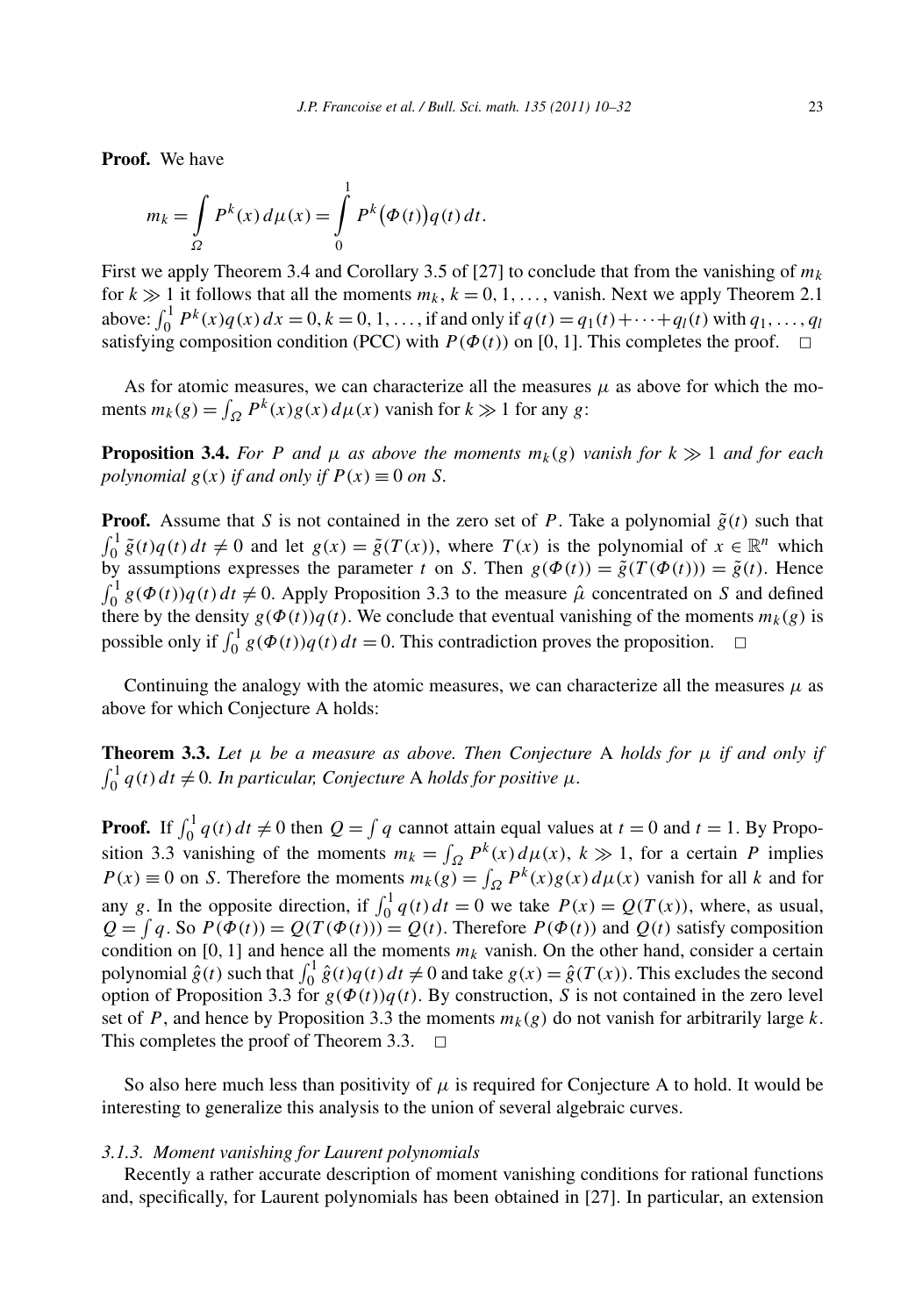of the result of Duistermaat and van der Kallen (see [17], Theorem 2.1 above) obtained in [27] provides such conditions:

**Theorem 3.4.** *(See [27], Theorem 6.1.) Let*  $L(z)$  *and*  $m(z)$  *be Laurent polynomials such that the coefficient of the term*  $\frac{1}{z}$  *in*  $m(z)$  *is distinct from zero. Assume that*  $\int_{S^1} L^k(z) m(z) dz = 0$ ,  $k \gg 1$ . *Then L(z) is either polynomial with zero constant term in z, or a polynomial with zero constant term in*  $\frac{1}{z}$ *.* 

As it was explained above, this property implies that

$$
\int_{S^1} L^k(z)h(z) dz = 0, \quad k \gg 1,
$$

for any Laurent polynomial  $h(z)$ . In particular, we get  $\int_{S^1} L^k(z)g(z)m(z) dz = 0, k \gg 1$ , for any Laurent polynomial  $g(z)$ . Therefore Conjecture A holds for the measure  $d\mu(z) = m(z) dz$ .

Let us stress a certain similarity of the result of Theorem 3.4 and the result of Theorem 3.3 above. The condition of Theorem 3.4 (i.e. that the term  $\frac{1}{z}$  in  $m(z)$  is distinct from zero, or  $\int_{S^1} m(z) dz \neq 0$ ) presents only *one scalar inequality*, as well as the condition  $\int_0^1 q(t) dt \neq 0$ in Theorem 3.3.

The list of examples in this direction can be extended based on [27], Section 6.

The results above allow us to pose the following question: *Is it possible to replace the assumption of the positivity of μ in Conjecture* A *by another assumption involving only a finite number of scalar inequalities*? *If not in general, could this be possible for semi-algebraic domains Ω*?

## **4. Boyarchenko's proof and some other results**

First, let's use Boyarchenko's arguments [6] which was originally aimed to Corollary 4.1 to show the following more general theorem.

**Theorem 4.1.** *For any*  $a \neq b \in \mathbb{C}$ , *there exist no non-zero polynomials*  $p(z)$ ,  $q(z) \in \mathbb{C}[z]$  *with*  $d := \deg p \geq 1$  *and*  $r := \deg q \geq 0$  *such that the following two conditions hold:* 

- (1) *the positive integers d and*  $r + 1$  *are co-prime, i.e.*  $(d, r + 1) = 1$ ;
- (2) *there exists*  $N \geq 1$  *such that*

$$
\int_{a}^{b} p^{m}(z)q(z) dz = 0
$$
\n(4.1)

*for each*  $m \ge N$ *.* 

Note that this theorem under the slightly stronger condition that Eq. (4.1) holds for all  $m \geqslant 0$ has also been proved earlier by the second named author [26].

**Proof.** We use the contradiction method. Assume that there exist such non-zero polynomials  $p(z)$ ,  $q(z) \in \mathbb{C}[z]$  with the statements (1) and (2) in the proposition being satisfied. Then we have the following three reductions on the integral limits  $a, b \in \mathbb{C}$  and the polynomials  $p(z)$ and  $q(z)$ :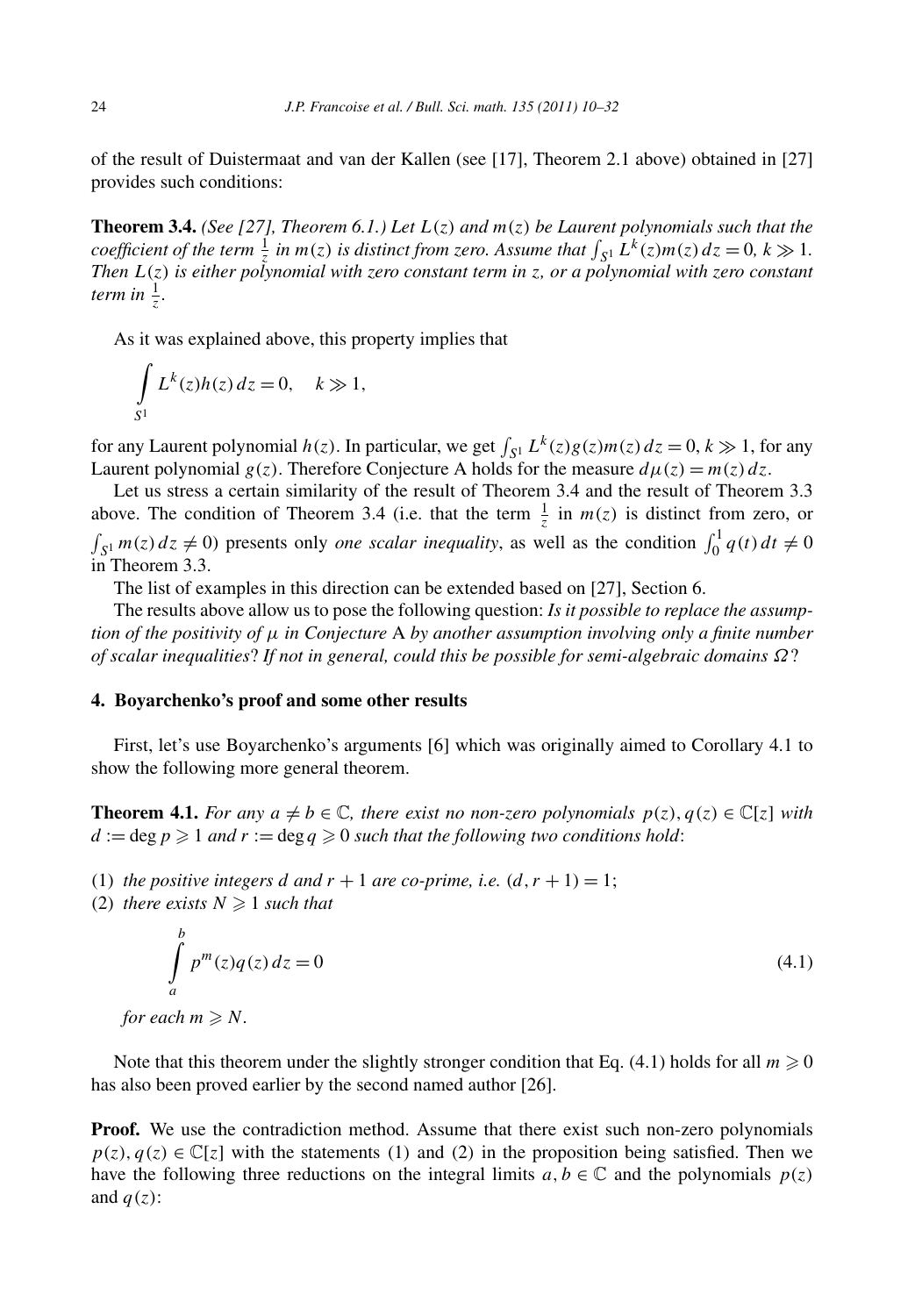*(*1*)* By applying the affine automorphism  $z \rightarrow \frac{z-a}{b-a}$  of ℂ, we may assume  $a = 0$  and  $b = 1$ . (2) By multiplying some non-zero constants to  $p(z)$  and  $q(z)$  if necessary, we may assume that both  $p(z)$  and  $q(z)$  are monic, i.e. the leading coefficients of  $p(z)$  and  $q(z)$  are both 1.

Under this reduction, we write  $p(z)$  and  $q(z)$  explicitly as

$$
p(z) = zd + \sum_{i=0}^{d-1} a_i z^i,
$$
\n(4.2)\n
$$
q(z) = zr + \sum_{i=0}^{r-1} b_i z^i
$$
\n(4.3)

$$
\sum_{j=0}^{q} \frac{c_j z}{j}
$$

with the coefficients  $a_i, b_j \in \mathbb{C}$  for any  $0 \leq i \leq d - 1$  and  $0 \leq j \leq r - 1$ .

(3) Let  $\overline{Q}$  be the algebraic closure of  $Q$  in  $\mathbb C$ . Note that  $\overline{Q}$  as a field is algebraic closed. Then the last reduction is that we may assume  $p(z)$ ,  $q(z) \in \overline{\mathbb{Q}}[z]$ , i.e. we may assume that the coefficients  $a_i$   $(0 \le i \le d - 1)$  and  $b_j$   $(0 \le j \le r - 1)$  in Eqs. (4.2) and (4.3), respectively, are all algebraic over Q.

This reduction can be proved as follows.

First, we consider the generic polynomials  $P(z)$  and  $Q(z)$  of the forms

$$
P(z) = z^{r} + \sum_{k=0}^{d-1} A_{i} z^{i},
$$
\n(4.4)

$$
Q(z) = zd + \sum_{i=0}^{r-1} B_i z^k,
$$
\n(4.5)

where the coefficients  $A_i$  ( $0 \le i \le d-1$ ) and  $B_j$  ( $0 \le k \le r-1$ ) are free commutative variables.

Denote by  $A := (A_0, A_1, \ldots, A_{d-1})$  and  $B := (B_0, B_1, \ldots, B_{r-1})$ . Since  $\int_0^1 z^k dz = 1/(k+1)$ for each  $k \ge 0$ , it is easy to see that, for any  $m \ge 0$ , the integral

$$
\Phi_m := \int\limits_0^1 P^m(z) Q(z) dz \tag{4.6}
$$

is a polynomial in the commutative free variables *A* and *B* over Q.

Second, by our assumption of the existence of the polynomials  $p(z)$ ,  $q(z) \in \mathbb{C}[z]$  in Eqs. (4.2) and (4.3), respectively, the polynomials  $\{\Phi_m \mid m \geq N\}$  in the free variables *A* and *B* have one common solution in  $\mathbb{C}^{d+r}$ , which is given by the coefficients  $a_i$   $(0 \le i \le d-1)$  and  $b_j$   $(0 \le j \le d)$  $r - 1$ ) of  $p(z)$  and  $q(z)$ , respectively.

We claim that the polynomials  $\{\Phi_m \mid m \ge N\}$  also have at least one common solution in  $\overline{\mathbb{Q}}^{d+r}$ . Assume otherwise, let  $\mathcal{R}' \subset \mathbb{Q}[A, B]$  and  $\mathcal{R} \subseteq \mathbb{C}[A, B]$  be the radicals of the ideals generated by the polynomials  $\Phi_m$   $(m \ge N)$  in the polynomial algebras  $\overline{\mathbb{Q}}[A, B]$  and  $\mathbb{C}[A, B]$ , respectively. Then by Hilbert's Nullstellensatz and the fact that  $\overline{Q}$  is algebraically closed, we have  $1 \in \mathcal{R}'$ . Since  $\mathcal{R}' \subset \mathcal{R}$ , we also have  $1 \in \mathcal{R}$ . Then by Hilbert's Nullstellensatz again, the polynomials  ${\varphi_m \mid m \ge N}$  cannot have any common solutions in  $\mathbb{C}^{d+r}$ , which is a contradiction.

Therefore, replacing  $p(z)$  and  $q(z)$  by the polynomials corresponding to a common solution of  ${\varphi_m \mid m \ge N}$  in  $\overline{\mathbb{Q}}^{d+r}$  if it is necessary, we may assume that all coefficients of the polynomials  $p(z)$  and  $q(z)$  in Eqs. (4.2) and (4.3), respectively, are algebraic over  $\mathbb{Q}$ .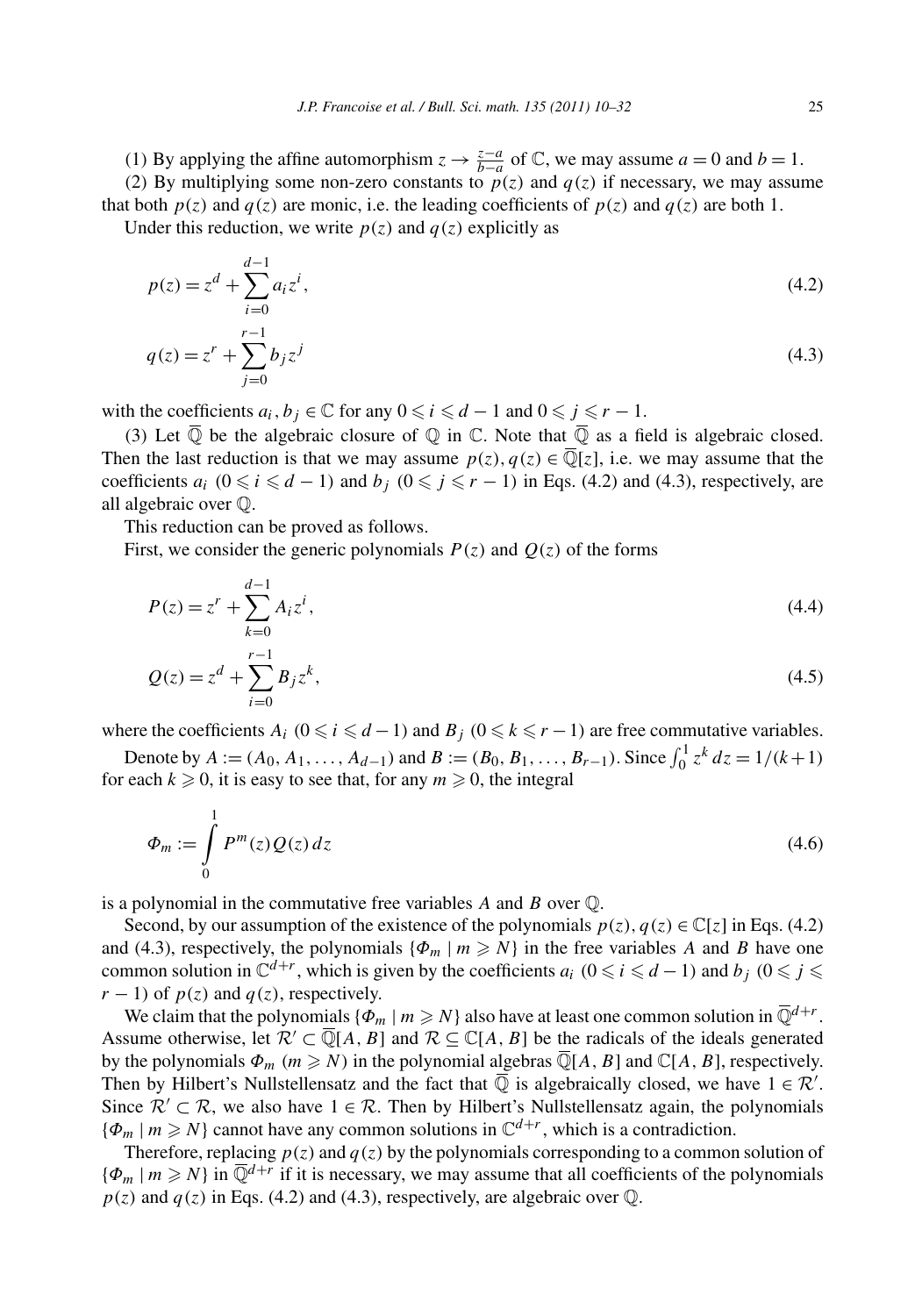Now, let *K* be the subfield of  $\mathbb C$  generated by  $a_i$   $(0 \le i \le d - 1)$  and  $b_j$   $(0 \le j \le r - 1)$ over Q. Since  $a_i$ 's and  $b_j$ 's are algebraic over Q, the field *K* is a finite field extension of Q.

For any prime  $p \in \mathbb{N}$ , let  $v_p(\cdot) : \mathbb{Q} \to \mathbb{Z} \cup \{+\infty\}$  be the *p*-valuation of  $\mathbb{Q}$ , namely,  $v_p(0) =$  $+\infty$  and  $v_p(m/n) = \text{ord}_p(m) - \text{ord}_p(n)$  for all  $m, n \in \mathbb{Z}^\times$ , where, for any  $k \in \mathbb{Z}^\times$ , ord<sub>p</sub>(k) is the greatest nonnegative integer with  $p^{\text{ord}_p(k)} | k$ . Note that it is well known in Algebraic Number Theory (e.g. see Proposition 2.4.1, p. 54 in [33]) that, for any prime  $p, v_p(\cdot)$  can be extended (not necessarily uniquely) to an additive valuation of any finite field extension of  $\mathbb{Q}$ . In particular, this is the case for the finite field extension  $K$  of  $\mathbb Q$  defined above. Hence, the collection, denoted by E, of all additive valuations of K which are extensions of  $v_p(\cdot)$  for some primes  $p \in \mathbb{N}$  has infinitely distinct elements.

Furthermore, by Theorem 4.1.7, p. 123 in [33], the field *K* with the collection  $\mathcal E$  forms a so-called *ordinary arithmetic field*. In particular, for any fixed  $c \in K^{\times}$ , there are only finitely many valuations  $\mu \in \mathcal{E}$  such that  $\mu(c) \neq 0$  (see Remark 4.1.5, p. 122 in [33]). Therefore, for the coefficients  $a_i$  ( $0 \le i \le d - 1$ ) and  $b_j$  ( $0 \le j \le r - 1$ ) of  $p(z)$  and  $q(z)$ , respectively, there are only finitely many of valuations  $\mu \in \mathcal{E}$  such that  $\mu(a_i) \neq 0$  or  $\mu(b_i) \neq 0$  for some non-zero  $a_i$ 's or  $b_j$ 's.

On the other hand, since  $(d, r + 1) = 1$ , by the famous Dirichlet's theorem on primes in arithmetic progressions (e.g. see Theorem 66 and Corollary 4.1, p. 297 in [19]), there are infinitely many  $m \in \mathbb{N}$  such that  $md + (r + 1)$  are primes.

Combining the observations in the last there paragraphs, it is easy to see that there exists an integer  $m > 0$  such that:

- (a)  $m \ge N$  and  $p := md + (r + 1)$  is a prime;
- (b) there exists an extension  $\mu \in \mathcal{E}$  of the valuation  $\nu_p(\cdot)$  of  $\mathbb Q$  to *K* such that  $\mu(a_i) = 0$  and  $\mu(b_i) = 0$  for all non-zero  $a_i$ 's and  $b_i$ 's. Since  $\mu(0) = +\infty$ , we have that  $\mu(a_i) \geq 0$  and  $\mu(b_j) \geq 0$  for all  $0 \leq i \leq d-1$  and  $0 \leq j \leq r-1$ .

Throughout the rest of the proof, we will fix such an integer  $m \in \mathbb{N}$  and also the related notations above. Write  $p^{m}(x)q(z)$  in the following form

$$
p^{m}(x)q(z) = z^{md+r} + \sum_{k=0}^{md+r-1} c_{k}z^{k} = z^{p-1} + \sum_{k=0}^{p-2} c_{k}z^{k}.
$$
\n(4.7)

Since  $m \ge N$ , by Eq. (4.1), we have

$$
0 = \int_{0}^{1} p^{m}(z)q(z) dz = \frac{1}{p} + \sum_{k=0}^{p-2} \frac{c_k}{k+1}.
$$

Set  $u := \sum_{k=0}^{p-2} \frac{c_k}{k+1}$ . Then we have

$$
u = -\frac{1}{p}.\tag{4.8}
$$

Note that the coefficients  $c_k$  ( $0 \le k \le p-2$ ) of  $p^m(z)q(z)$  in Eq. (4.7) are sums of monomials in  $a_i$   $(0 \le i \le d-1)$  and  $b_j$   $(0 \le j \le r-1)$ . Since  $\mu(a_i) \ge 0$  and  $\mu(b_j) \ge 0$  for all  $0 \le i \le d-1$ and  $0 \leq j \leq r - 1$ , we have,  $\mu(c_k) \geq 0$  for each  $0 \leq k \leq p - 2$ .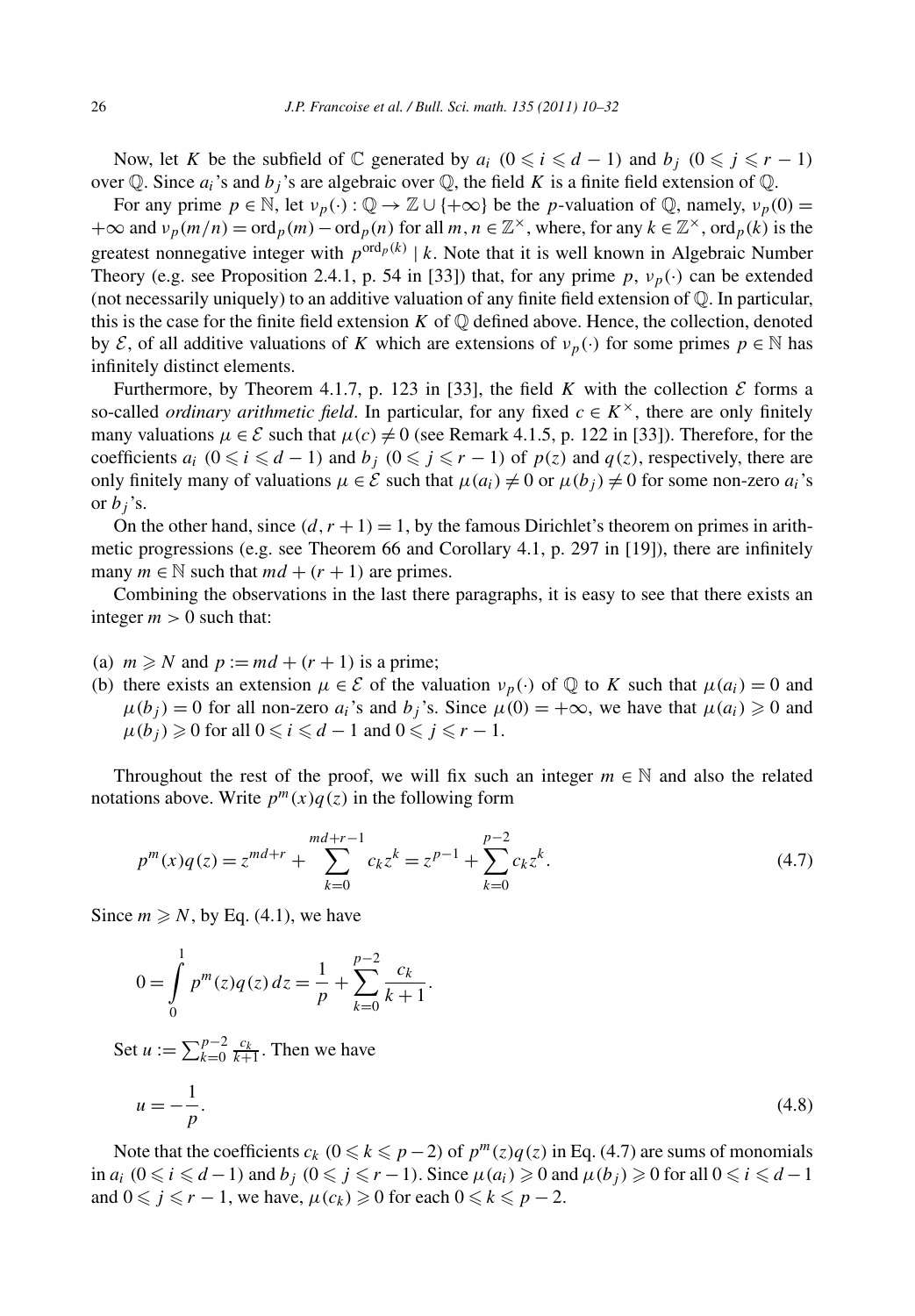Furthermore, for any  $0 \le k \le p-2$ , we have,  $k+1 < p$  and  $(k+1, p) = 1$ . Hence,  $\mu(k+1) =$  $\nu_p(k+1) = 0$  since  $\mu(\cdot)$  is an extension of  $\nu_p(\cdot)$ . Therefore, for any  $0 \le k \le p-2$ , we have

$$
\mu\left(\frac{c_k}{k+1}\right) = \mu(c_k) - \nu_p(k+1) = \mu(c_k) \geq 0.
$$

Consequently, we also have

$$
\mu(u) \ge \min\left\{\mu\left(\frac{c_k}{k+1}\right) \, \middle| \, 0 \le k \le p-2\right\} \ge 0. \tag{4.9}
$$

But, on the other hand,  $\mu(-1/p) = \nu_p(-\frac{1}{p}) = -1$ . Then by Eq. (4.9), we have  $\mu(-1/p)$  $\mu(u)$ . But this contradicts to Eq. (4.8). Therefore, the theorem follows.  $\Box$ 

One immediate consequence of Theorem 4.1 is the following corollary which seems to be a classical result but we failed to find any earlier references. Note that the corollary also follows from Theorem 3*.*4 in the very recent article [27].

**Corollary 4.1.** Let  $a \neq b \in \mathbb{C}$  and  $f(z) \in \mathbb{C}[z]$ . Assume that there exists  $N > 0$  such that  $\int_a^b f^m(z) dz = 0$  *for each*  $m \ge N$ *. Then*  $f(z) = 0$ *.* 

**Proof.** Assume otherwise, i.e.  $f(z) \neq 0$ . Note first that  $f(z)$  cannot be any non-zero constant  $c \in \mathbb{C}^\times$  since  $\int_a^b c^m dz = c^m/(b - a) \neq 0$  for any  $m \geq N$ . So we must have  $d := \deg f \geq 1$ .

Now, let  $q(z) = 1$ . Then  $r := \deg q(z) = 0$  and  $(d, r + 1) = (d, 1) = 1$ . So we can apply Theorem 4.1 with  $p(z) = f(z)$  and  $q(z) = 1$ , from which we see that such a polynomial  $f(z)$ actually does not exist. Hence we get a contradiction.  $\Box$ 

Similar arguments as in the proofs of Theorem 4.1 and Corollary 4.1 can also be applied to some cases of multi-variables polynomials (see Proposition 4.1 and Corollary 4.2 below). But, first let's fix the following terminology.

Let  $z = (z_1, z_2, \ldots, z_n)$  be *n* commutative free variables. For any non-zero  $f(z) \in \mathbb{C}[z]$ , we write

$$
f(z) = \sum_{\alpha \in S \subset \mathbb{N}^n} c_{\alpha} z^{\alpha} \tag{4.10}
$$

for some non-empty finite subset *S*  $\subset \mathbb{N}^n$  and  $c_\alpha \in \mathbb{C}^\times$   $(\alpha \in S)$ .

For any fixed  $1 \leq i \leq n$  and  $d > 0$ , we say  $f(z)$  in Eq. (4.10) is *dominated* by  $z_i^d$  if the following three conditions hold:

- (1) there exists one and only one  $\alpha \in S$  such that the *i*<sup>th</sup> component of  $\alpha$  is equal to *d*;
- (2) for the unique  $\alpha \in S$  in (1) above, all the other components of  $\alpha$  are strictly less than *d*;
- (3) for any  $\beta \in S$  with  $\beta \neq \alpha$ , all the components of  $\beta$  are strictly less than *d*.

For convenience, we also say that any non-zero constant polynomial is *dominated* by  $z_i^0$  for any  $1 \leq i \leq n$ , and the zero polynomial is *dominated* by  $z_i^d$  for any  $1 \leq i \leq n$  and  $d \geq 0$ . For example, for polynomials in two variables, we have: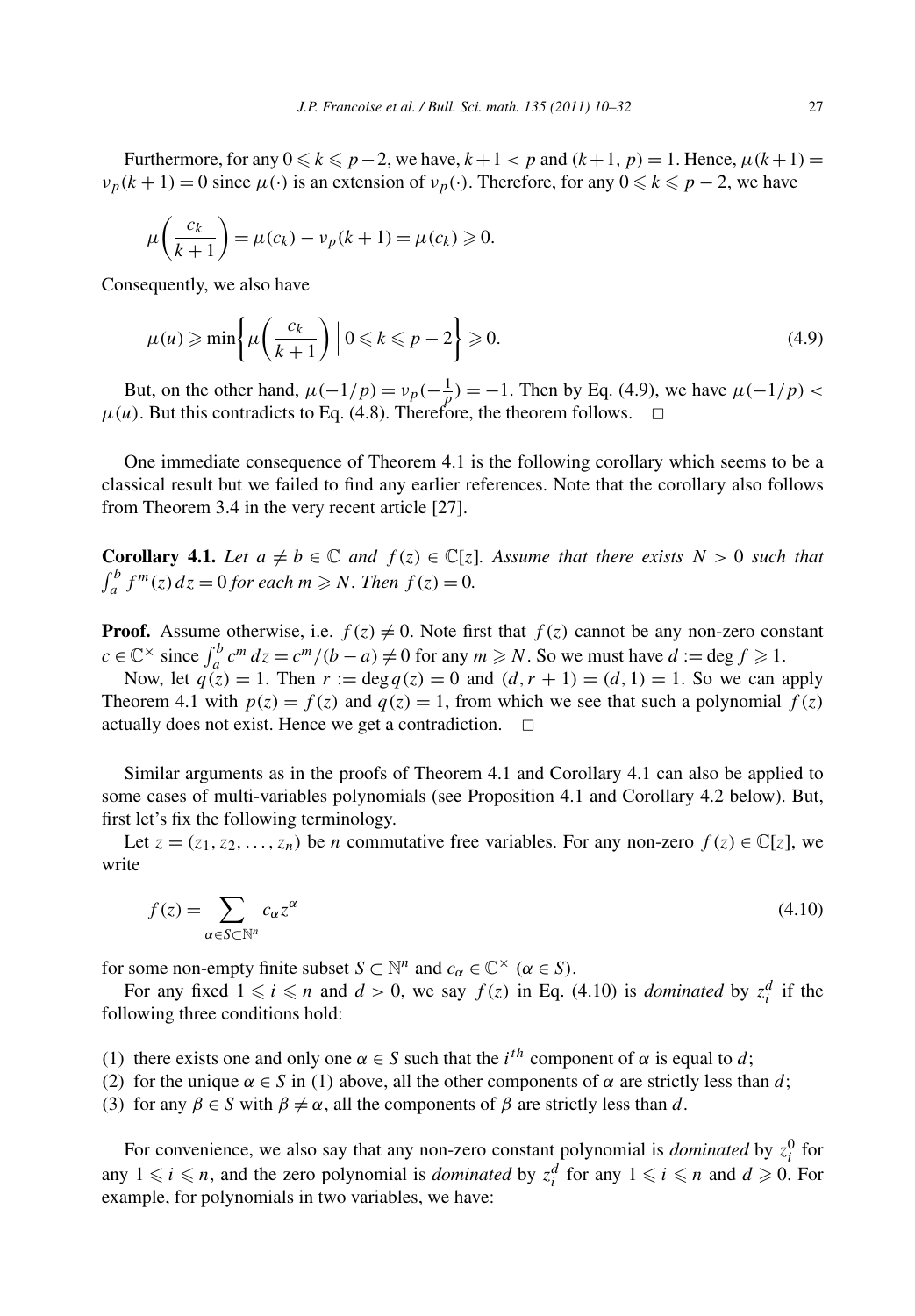- (a) the constant polynomial  $f(z_1, z_2) = 1$  is dominated by  $z_i^0$  for  $i = 1$  or 2;
- (b) the polynomial  $g(z_1, z_2) = 2z_1^5z_2^4 3z_1^3z_2^4$  is dominated by  $z_1^5$ . But  $h_1(z_1, z_2) = 2z_1^5z_2^5 3z_1^4z_2^3$ and  $h_2(z_1, z_2) = 2z_1^5z_2^4 - 3z_1^3z_2^5$  are not dominated by any powers of  $z_1$  or  $z_2$ .

With the terminology fixed above, by applying similar arguments as those in the proof of Theorem 4.1, it is easy to see that the following proposition also holds.

**Proposition 4.1.** For any  $a_i \neq b_i \in \mathbb{C}$   $(1 \leq i \leq n)$ , there exist no non-zero polynomials  $p(z)$ ,  $q(z) \in \mathbb{C}[z]$  *such that the following three conditions hold*:

- (1)  $p(z)$  and  $q(z)$  are dominated by  $z_i^d$  and  $z_i^r$ , respectively, for some  $1 \leq i \leq n$ ,  $d \geq 1$  and  $r \geqslant 0$ ;
- (2) *the positive integers d and*  $r + 1$  *are co-prime, i.e.*  $(d, r + 1) = 1$ ;
- (3) *there exists*  $N \geq 1$  *such that*

$$
\int_{a_1}^{b_1} \int_{a_2}^{b_2} \cdots \int_{a_n}^{b_n} p^m(z) q(z) dz_n dz_{n-1} \cdots dz_1 = 0 \tag{4.11}
$$

*for each*  $m \ge N$ *.* 

From the proposition above and by similar arguments as those in the proof of Corollary 4.1, it is easy to see that the following corollary also holds.

**Corollary 4.2.** *Let*  $a_i \neq b_i \in \mathbb{C}$  ( $1 \leq i \leq n$ ) and  $f(z) \in \mathbb{C}[z]$ . Assume that  $f(z)$  is dominated by  $z_i^d$  *for some*  $1 \leq i \leq n$  *and*  $d \geq 0$ *, and there exists*  $N \in \mathbb{N}$  *such that, for each*  $m \geq N$ *,* 

$$
\int_{a_1}^{b_1} \int_{a_2}^{b_2} \cdots \int_{a_n}^{b_n} f^m(z) \, dz_n \, dz_{n-1} \cdots dz_1 = 0. \tag{4.12}
$$

*Then*  $f(z) = 0$ *.* 

Next we consider the following one-variable case that was not covered directly by the recent paper [27].

**Proposition 4.2.** Let  $\lambda \in \frac{1}{2} \mathbb{N}$  and  $w_{\lambda}(z) := (1 - z^2)^{\lambda - \frac{1}{2}}$ . Then for any  $f(z) \in \mathbb{C}[z]$  such that  $\int_{-1}^{1} f^{m}(z) w_{\lambda}(z) dz = 0$  *when*  $m \gg 0$ *, we have*  $f(z) = 0$ *.* 

**Proof.** First, note that  $\lambda - \frac{1}{2} \ge -\frac{1}{2} > -1$ . It is easy to check that, for any polynomial *g*(*z*)  $\in \mathbb{C}$ ,  $\int_{-1}^{1} g(z)w_{\lambda}(z) dz$  is convergent (and finite). Furthermore, since  $w_{\lambda}(z)$  is a positive continuous function over the interval  $(-1, 1)$  ⊂ R, we have

$$
\int_{-1}^{1} w_{\lambda}(z) dz > 0.
$$
\n(4.13)

From the equation above, it is easy to see that  $f(z)$  cannot be any non-zero constant polynomial. So we may assume  $d := \deg f(z) \geq 1$ .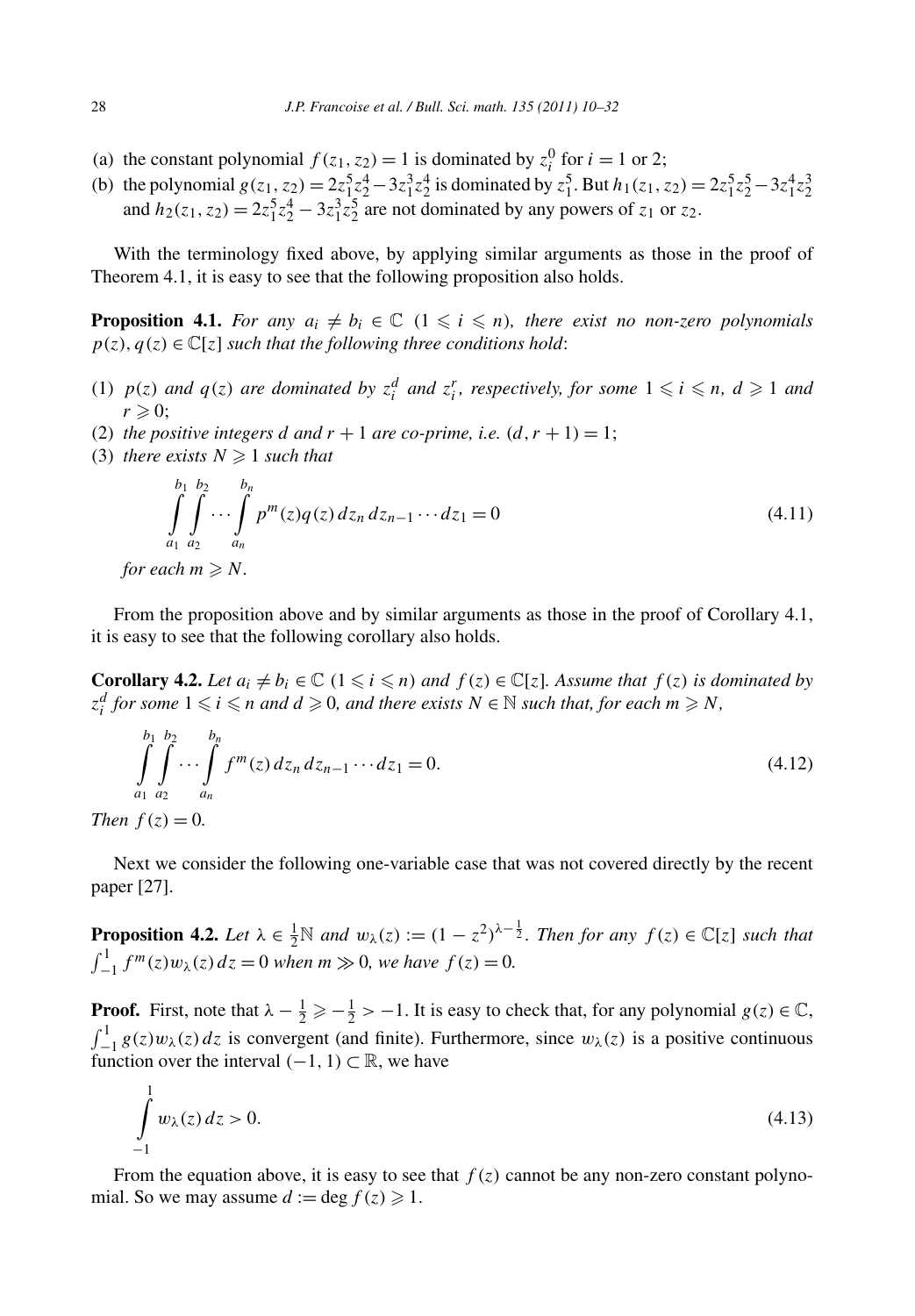Second, by applying the change of variable  $z = \sin t$  and then followed by  $u = e^{it}$ , we have, for any  $m \geqslant 0$ ,

$$
\int_{-1}^{1} f^{m}(z)w_{\lambda}(z) dz = \int_{-\pi/2}^{\pi/2} f^{m}(\sin t) \cos^{2\lambda} t dt
$$
  
=  $-\frac{i}{4^{\lambda}} \int_{\gamma} f^{m} \left(\frac{1}{2i} \left(u - \frac{1}{u}\right)\right) \left(u + \frac{1}{u}\right)^{2\lambda} u^{-1} du,$  (4.14)

where  $\gamma$  is the right-half of the unit circle in the complex plane  $\mathbb{C}$ , which goes from the point *(*0*,*−1*)* to *(*0*,* 1*)*.

Set  $p(u) = f(\frac{1}{2i}(u - 1/u))$  and  $q(u) = (u + 1/u)^{2\lambda}u^{-1}$ . Then by Eq. (4.14) and the condition of the proposition on  $f(z)$ , we have

$$
\int\limits_{\gamma} p^m(u)q(u) \, du = 0
$$

when  $m \gg 0$ .

Note that  $p(u)$  and  $q(u)$  are rational functions in *u*. By the facts that  $2\lambda \in \mathbb{N}$  and  $f(z)$  is a polynomial of degree  $d \ge 1$ , it is easy to see that  $q^{-1}\{\infty\} \subseteq \{0,\infty\} = p^{-1}(\infty)$ . Therefore, we can apply Theorem 3.4 in [27] to the rational functions  $p(u)$  and  $q(u)$ , from which we get  $\int_{\gamma} q(u) du = 0.$ 

But, on the other hand, from Eq.  $(4.14)$  with  $m = 0$  and Eq.  $(4.13)$ , we have

$$
\int\limits_{\gamma} q(u) \, du = \int\limits_{-1}^{1} w_{\lambda}(z) \, dz > 0.
$$

Hence, we get a contradiction, and the proposition holds.  $\Box$ 

Note that the function  $w_{\lambda}(z) = (1 - z^2)^{\lambda - \frac{1}{2}}$  is the *weight* function of the *Jacobi* orthogonal polynomials with the parameters  $\alpha = \beta = \lambda - \frac{1}{2}$  or the *Gegenbauer* polynomials with the parameter  $\lambda \in \frac{1}{2}N$ . (See Section 2.1 in [35] and the references therein.) For the special cases with  $\lambda = 0, 1, 1/2$ , the Gegenbauer Polynomials are also called the *Chebyshev* polynomials of the first kind, the second kind and the *Legendre* polynomials, respectively.

By Eq. (2.7) in [35], we see that the differential operator associated with this family of orthogonal polynomials over the open interval  $(-1, 1)$  ⊂ R is given by

$$
\Lambda := \frac{d}{dz} - \frac{(2\lambda - 1)z}{1 - z^2}.
$$
\n(4.15)

Next, we derive some consequences of Proposition 4.2 on the differential operator *Λ* and the classical orthogonal polynomials above.

Throughout the rest of this section, we fix an arbitrary  $\lambda \in \frac{1}{2}N$  and let  $\Lambda$  denote the differential operator defined in Eq. (4.15).

**Lemma 4.1.** *Set* Im'  $\Lambda = \mathbb{C}[z] \cap \Lambda(\mathbb{C}[z])$ *. Then*  $1 \in \text{Im}' \Lambda$  *iff*  $\lambda = 1/2$ *.*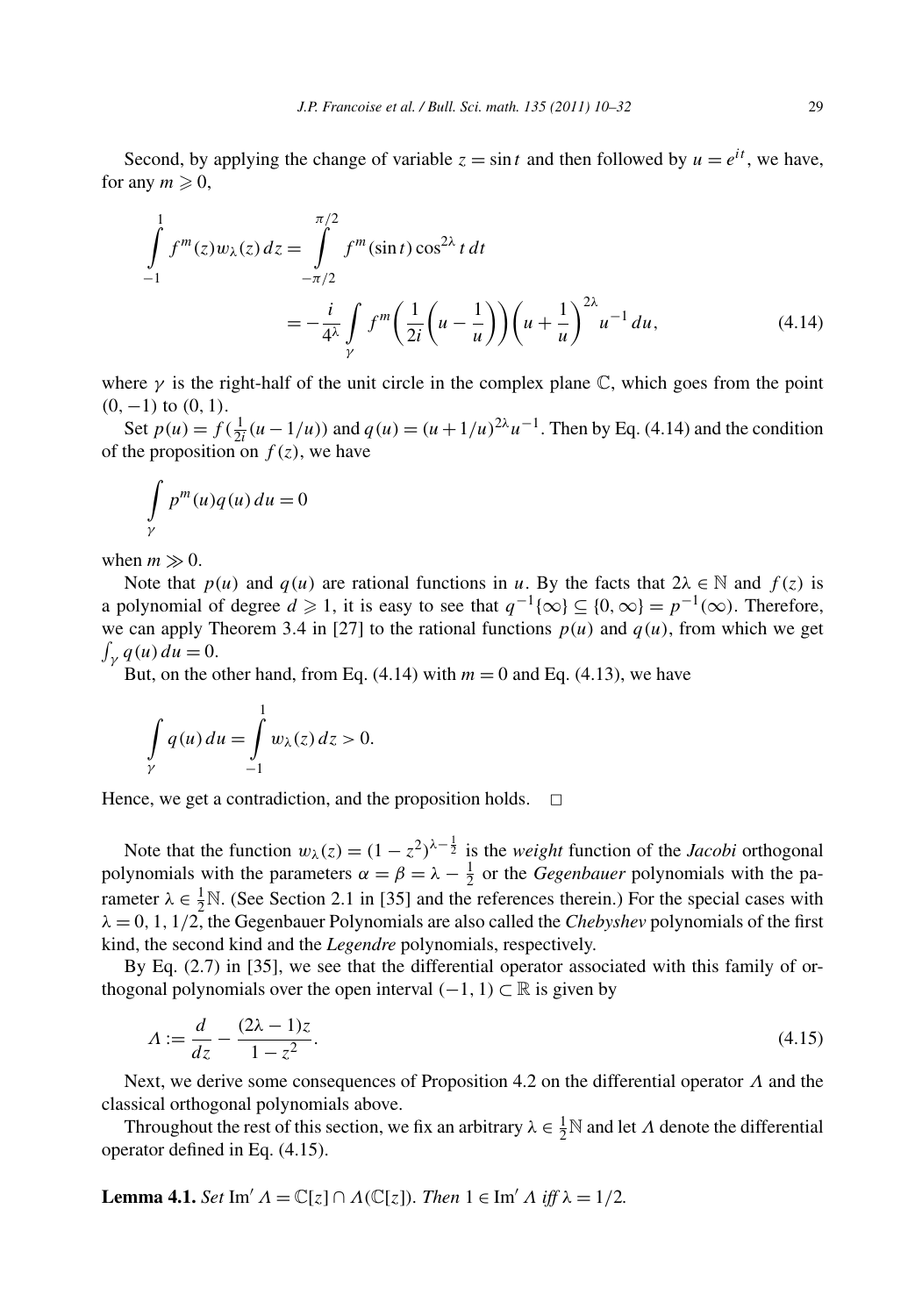**Proof.** ( $\Leftarrow$ ) If  $\lambda = 1/2$ , then  $2\lambda - 1 = 0$  and  $\Lambda = \frac{d}{dz}$ . Since  $\frac{d}{dz}$  as a linear map from  $\mathbb{C}[z]$  to  $\mathbb{C}[z]$ is surjective, we have Im'  $\Lambda = \mathbb{C}[z]$  and  $1 \in \text{Im}' \Lambda$ .

 $(\Rightarrow)$  Assume that  $\lambda \neq 1/2$ . Since  $1 \in \text{Im}' \Lambda$ , there exists  $g(z) \in \mathbb{C}[z]$  such that  $\Lambda g(z) = 1$ . More explicitly, we have

$$
g'(z) - \frac{(2\lambda - 1)z g(z)}{1 - z^2} = 1,
$$
\n(4.16)

$$
(1 - z2)(g'(z) - 1) = (2\lambda - 1)zg(z).
$$
\n(4.17)

Since  $2\lambda - 1 \neq 0$ , from the equation above it is easy to check directly that *g(z)* cannot be the zero polynomial or any non-zero polynomial of  $d := \deg g(z) \leq 1$ . Otherwise we would have either  $1 - z^2 = 0$  or *z* divides  $1 - z^2$ , which are both absurd. So we assume  $d := \deg g(z) \ge 2$ and the leading term of  $g(z)$  is given by  $cz^d$  for some  $c \in \mathbb{C}^\times$ . Then by comparing the leading terms of both sides of Eq. (4.17), we get  $-dc = (2\lambda - 1)c$  which implies  $d = 1 - 2\lambda \leq 1$ . Hence we get a contradiction.  $\square$ 

Now, let  $u_m(z)$  ( $m \ge 0$ ) denote the *Jacobi* orthogonal polynomials with the parameters  $\alpha =$  $\beta = \lambda - \frac{1}{2}$ . Denote by M the subspace of  $\mathbb{C}[z]$  spanned by  $u_m(z)$  ( $m \ge 1$ ) over  $\mathbb{C}$ . Note that M is also the subspace of polynomials  $f(z) \in \mathbb{C}[z]$  such that  $\int_{-1}^{1} f(z) dz = 0$ .

## **Proposition 4.3.**

(a) 
$$
\operatorname{Im}' A = \begin{cases} \mathcal{M} & \text{if } \lambda \neq 1/2; \\ \mathbb{C}[z] & \text{if } \lambda = 1/2. \end{cases}
$$

(b) *Assume that*  $\lambda \neq \frac{1}{2}$ *. Then for any*  $f(z) \in \mathbb{C}[z]$  *with*  $f^m(z) \in \text{Im}' \Lambda$  *when*  $m \gg 0$ *, we have*  $f(z) = 0.$ 

**Proof.** (a) follows directly from Proposition 3*.*4, (a) in [35] and Lemma 4.1 above. (b) follows from (a) and Proposition 4.2.  $\Box$ 

Finally, without much detail we point out that the following conjectures in [35] follow immediately from Proposition 4.3.

**Corollary 4.3.** *For any*  $\lambda \in \frac{1}{2} \mathbb{N}$ *, we have:* 

- (a) *Conjectures* 3*.*1 *in* [35] *holds for the differential operator Λ defined in Eq. (*4*.*15*).*
- (b) *Conjecture* 3*.*2 *in* [35] *holds for the open interval (*−1*,* 1*)* ⊂ R *with the positive measure*  $d\sigma = (1 - z^2)^{\lambda - \frac{1}{2}} dz.$
- (c) *Conjecture* 3*.*5 *in* [35] *holds for the (one-variable) Gegenbauer orthogonal polynomials with the parameter λ. In particular, the conjecture also holds for the* Legendre *polynomials and the* Chebyshev *polynomial of the first and the second kinds.*

For more details and discussions on the conjectures mentioned above, we refer the reader to [35].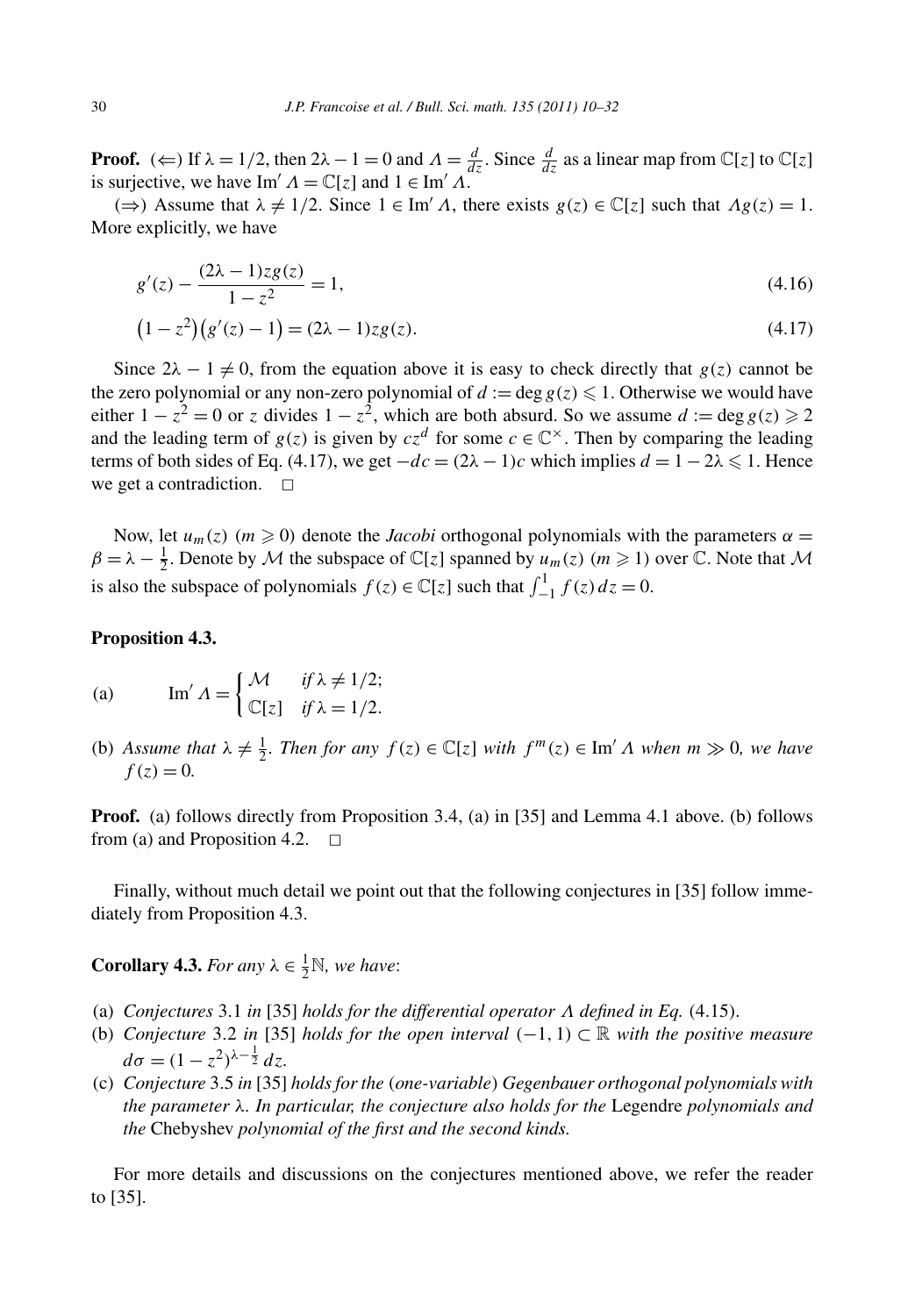#### **Acknowledgements**

The authors would like to thank Mitya Boyarchenko for sending us a sketch of his proof for Corollary 4.1 and allowing the authors to include it in this paper in a slightly generalized form. We would like also to thank Alex Brudnyi for useful comments and for a correction of an error in the text.

# **References**

- [1] M.A.M. Alwash, N.G. Lloyd, Non-autonomous equations related to polynomial two-dimensional systems, Proc. Roy. Soc. Edinburgh Sect. A 105 (1987) 129–152.
- [2] H. Bass, E. Connel, D. Wright, The Jakobian conjecture, reduction of degree and formal expansion of the inverse, Bull. Amer. Math. Soc. 7 (1982) 287–330.
- [3] D. Batenkov, Moment inversion of piecewise *D*-finite functions, Inverse Problems 25 (10) (2009) 105001.
- [4] D. Batenkov, N. Sarig, Y. Yomdin, An "algebraic" reconstruction of piecewise-smooth functions from integral measurements, in: Proc. of Sampling Theory and Applications (SAMPTA), arXiv:0901.4659v1 [math.CA], 2009.
- [5] P. Bonnet, A. Dimca, Relative differential forms and complex polynomials, Bull. Sci. Math. 124 (7) (2000) 557–571.
- [6] M. Boyarchenko, personal communications.
- [7] M. Briskin, J.-P. Francoise, Y. Yomdin, Center conditions, compositions of polynomials and moments on algebraic curve, Ergodic Theory Dynam. Systems 19 (5) (1999) 1201–1220.
- [8] M. Briskin, J.-P. Francoise, Y. Yomdin, Center conditions, III: Parametric and model center problems, Israel J. Math. 118 (2000) 83–118.
- [9] M. Briskin, J.-P. Francoise, Y. Yomdin, Generalized moments, center-focus conditions, and compositions of polynomials, Oper. Theory Adv. Appl. 123 (2001) 161–185.
- [10] M. Briskin, N. Roytvarf, Y. Yomdin, Center conditions at infinity for Abel differential equation, Ann. of Math., in press.
- [11] A. Brudnyi, On the center problem for ordinary differential equations, Amer. J. Math. 128 (2) (2006) 419–451.
- [12] A. Brudnyi, Y. Yomdin, Tree composition condition and moments vanishing problem, Nonlinearity, in press.
- [13] C. Christopher, Abel equations: composition conjectures and the model problem, Bull. Lond. Math. Soc. 32 (3) (2000) 332–338.
- [14] C. Christopher, Ch. Li, Limit cycles of differential equations, in: Advanced Courses in Mathematics, CRM Barcelona, Birkhäuser Verlag, Basel, 2007, viii+171 pp.
- [15] C. Christopher, P. Mardesic, The monodromy problem and the tangential center problem, Funct. Anal. Appl. 44 (1) (2010) 22–35; translated from: Funktsional. Anal. i Prilozhen. 44 (1) (2010) 27–43.
- [16] P.L. Dragotti, M. Vetterli, T. Blu, Sampling moments and reconstructing signals of finite rate of innovation: Shannon meets Strang–Fix, IEEE Trans. Signal Process. 55 (5(1)) (2007) 1741–1757.
- [17] J.J. Duistermaat, W. van der Kallen, Constant terms in powers of a Laurent polynomial, Indag. Math. (N.S.) 9 (2) (1998) 221–231.
- [18] A. van den Essen, Polynomial Automorphisms and the Jacobian Conjecture, Progr. Math., vol. 190, Birkhäuser Verlag, Basel, 2000. [MR1790619].
- [19] A. Fröhlich, M.J. Taylor, Algebraic Number Theory, Cambridge Stud. Adv. Math., vol. 27, Cambridge University Press, Cambridge, 1993. [MR1215934].
- [20] V. Kisunko, Cauchy type integrals and a *D*-moment problem, C. R. Math. Acad. Sci. Soc. R. Can. 29 (4) (2007) 115–122.
- [21] S. Kuhlmann, M. Marshall, Positivity, sums of squares and the multi-dimensional moment problem, Trans. Amer. Math. Soc. 354 (11) (2002) 4285–4301.
- [22] O. Mathieu, Some conjectures about invariant theory and their applications, in: Algébre non commutative, groups quantiques et invariants, Reims, 1995, in: Semin. Congr., vol. 2, Soc. Math. France, Paris, 1997, pp. 263–279.
- [23] E.M. Nikishin, V.N. Sorokin, Rational Approximations and Orthogonality, Transl. Math. Monogr., vol. 92, AMS, 1991.
- [24] M. Muzychuk, F. Pakovich, Solution of the polynomial moment problem, Proc. Lond. Math. Soc. (2009), doi:10.1112/plms/pdp010.
- [25] F. Pakovich, Prime and composite Laurent polynomials, Bull. Sci. Math. 133 (2009) 693–732.
- [26] F. Pakovich, On polynomials orthogonal to all powers of a given polynomial on a segment, Israel J. Math. 142 (2004) 273–283, see also arXiv:math/0408019v1.